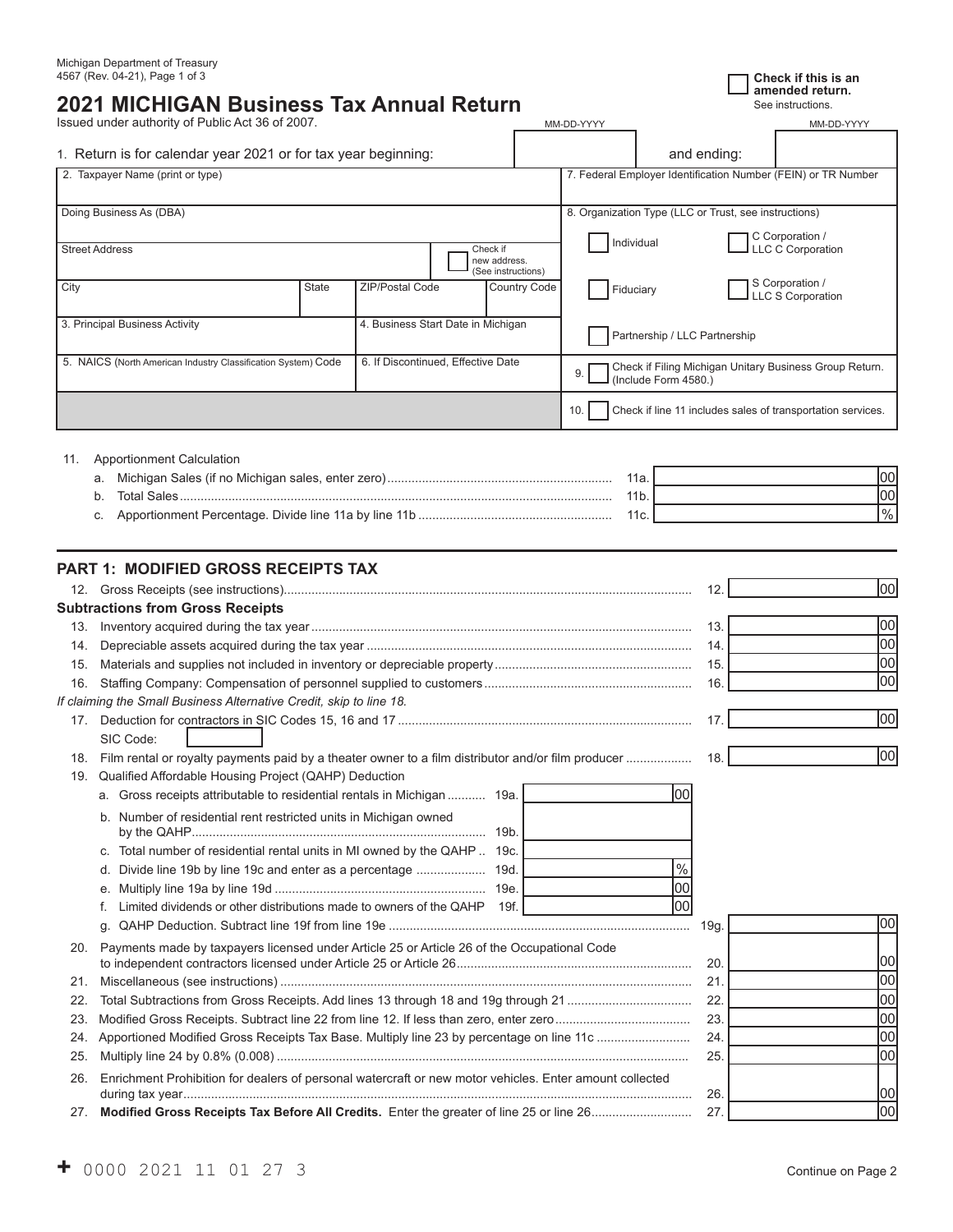# **PART 2: BUSINESS INCOME TAX**

| 28. Business Income. If negative, enter as negative. (If business activity protected under PL 86-272, complete |  |  |
|----------------------------------------------------------------------------------------------------------------|--|--|
| and attach Form 4586 and/or 4581, as applicable: see instructions).                                            |  |  |

#### **Additions to Income**

| 29. Interest income and dividends derived from obligations or securities of states other than Michigan | 29. |      |
|--------------------------------------------------------------------------------------------------------|-----|------|
|                                                                                                        | 30  |      |
|                                                                                                        | 31  |      |
|                                                                                                        | 32  |      |
|                                                                                                        | 33  | וחחו |
| Account No.                                                                                            |     |      |
|                                                                                                        | 34  |      |
|                                                                                                        | 35  |      |
|                                                                                                        | 36. | 100I |

37. **Business Income Tax Base After Additions.** Add lines 28 and 36. If negative, enter as negative .............. 37. 00

#### **Subtractions from Income**

| 38. Dividends and royalties received from persons other than U.S. persons and foreign operating entities  38. |    |     |
|---------------------------------------------------------------------------------------------------------------|----|-----|
|                                                                                                               | 39 | 100 |
| Account No.                                                                                                   |    |     |
|                                                                                                               | 40 |     |
|                                                                                                               | 41 |     |
|                                                                                                               | 42 |     |
|                                                                                                               | 43 |     |
|                                                                                                               |    |     |

#### 44. **Business Income Tax Base.** Subtract line 43 from line 37. If negative, enter as negative ..................................... 44. 00

- 46. Available MBT business loss carryforward from previous MBT return. Enter as a positive number................
- 47. Subtract line 46 from line 45. If negative, enter here as negative, skip line 48, and enter zero on line 49. A negative number here is the available business loss carryforward to the next MBT filing period (see instr.) ..... 47. [200]

| 48. Qualified Affordable Housing Deduction. If line 47 is positive, complete lines 48a through 48i as follows: |
|----------------------------------------------------------------------------------------------------------------|
| (1) If taking the QAHP deduction only, complete lines 48a through 48i. (UBGs, see instructions.) (2) If        |
| taking the seller's deduction only, skip lines 48a through 48h and carry the amount from Form 4579, line       |
| 5, to line 48i. (3) If taking both deductions, complete the QAHP deduction calculation on lines 48a through    |
| 48h, and add to the total at line 48 the amount from Form 4579, line 5.                                        |

|     | a. Gross rental receipts attributable to residential units in                                   | OC |     |     |
|-----|-------------------------------------------------------------------------------------------------|----|-----|-----|
|     | b. Rental expenses attributable to residential rental units in Michigan 48b.                    | 00 |     |     |
|     | Taxable income attributable to residential rental units. Subtract line                          | 00 |     |     |
|     | d. Number of residential rent restricted units in Michigan owned by                             |    |     |     |
|     | e. Total number of residential rental units in Michigan owned by the                            |    |     |     |
|     |                                                                                                 |    |     |     |
|     |                                                                                                 | O( |     |     |
|     | h. Limited dividends or other distributions made to the owners of                               | 00 |     |     |
|     | i. Qualified Affordable Housing Deduction. Subtract line 48h from line 48g. (See instructions.) |    | 48i | 100 |
| 49. |                                                                                                 |    | 49  | 100 |
|     |                                                                                                 |    | 50  | 100 |
|     |                                                                                                 |    |     |     |

| 48i. |  |
|------|--|
| 49.  |  |
| 50.  |  |

| 42.<br>43. |  |
|------------|--|
|            |  |
|            |  |
| 44.<br>45. |  |

| 44.<br>45. |  |
|------------|--|
| 46.        |  |
|            |  |
|            |  |

┯ ┑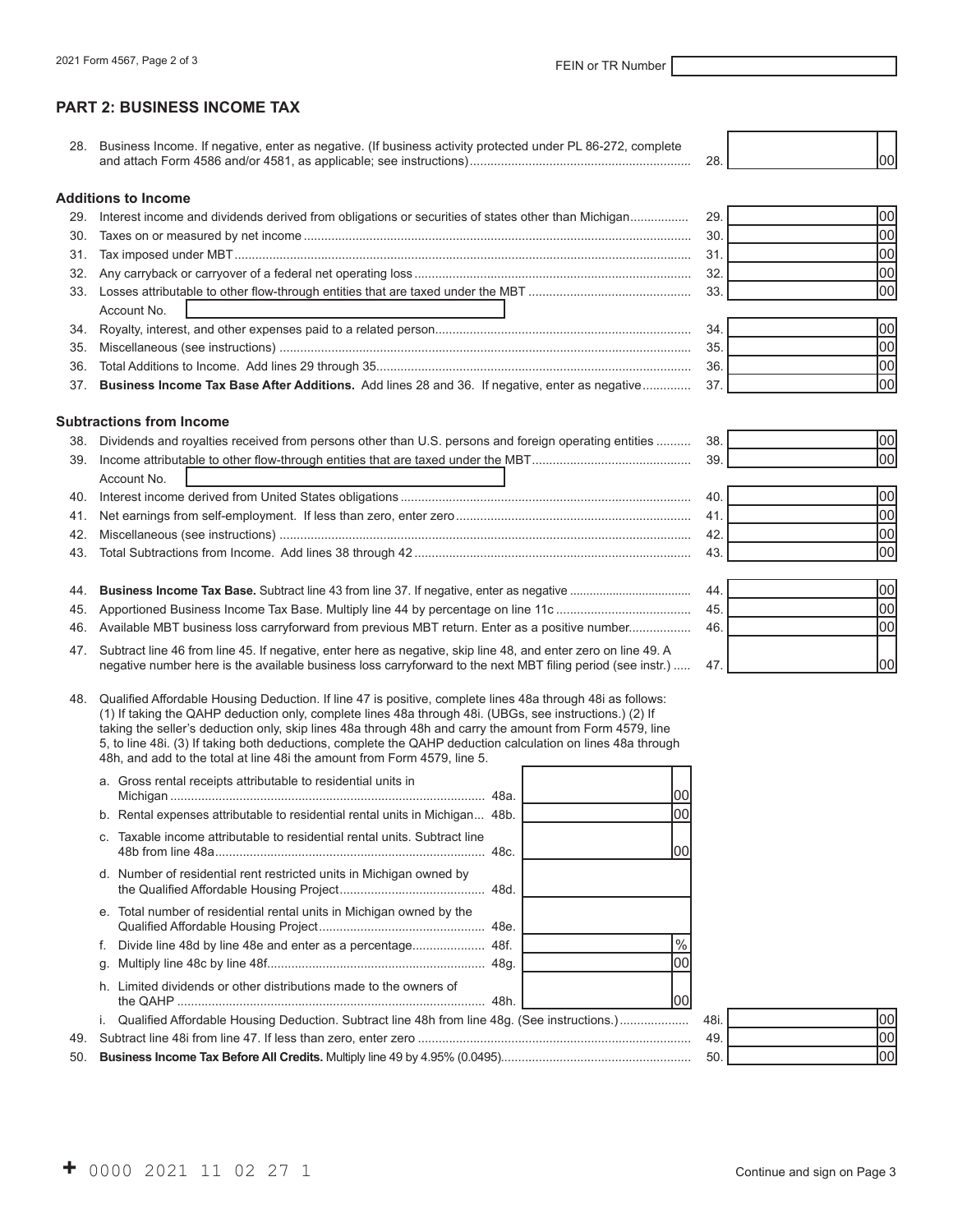## **PART 3: TOTAL MICHIGAN BUSINESS TAX**

|                                                                                                               | 51  | 100I             |
|---------------------------------------------------------------------------------------------------------------|-----|------------------|
|                                                                                                               |     | 52. XXXXXXXXX 00 |
|                                                                                                               |     |                  |
| 53. Enter amount from line 51. If apportioned or allocated gross receipts are less than \$350,000, enter zero | 53. |                  |
|                                                                                                               | 54  |                  |
| 55. Total Tax After Nonrefundable Credits. Subtract line 54 from line 53. If less than zero, enter zero       | 55. | 00'              |
|                                                                                                               | 56. |                  |
|                                                                                                               | 57  |                  |
|                                                                                                               | 58  | 1001             |
|                                                                                                               | 59  |                  |
|                                                                                                               |     |                  |

## **PART 4: PAYMENTS, REFUNDABLE CREDITS AND TAX DUE**

| 60. |                                                                  |                                                                                                                                                                                       | 60   |                         |  |
|-----|------------------------------------------------------------------|---------------------------------------------------------------------------------------------------------------------------------------------------------------------------------------|------|-------------------------|--|
| 61. |                                                                  |                                                                                                                                                                                       | 61   |                         |  |
| 62. |                                                                  |                                                                                                                                                                                       | 62   | <b>XXXXXXXXX</b><br>100 |  |
| 63. |                                                                  |                                                                                                                                                                                       | 63   |                         |  |
| 64. |                                                                  |                                                                                                                                                                                       | 64   |                         |  |
|     |                                                                  |                                                                                                                                                                                       | 65.  | 100l                    |  |
| 66. | <b>AMENDED</b><br><b>RETURN</b><br><b>ONLY</b>                   | a. Payments made with original and/or amended returns<br>66a.<br>b. Overpayment from original and/or amended returns.<br>66b.<br>100<br>c. Add lines 65 and 66a and subtract line 66b | 66c. |                         |  |
| 67. |                                                                  | <b>TAX DUE.</b> Subtract line 65 (or line 66c, if amending) from line 59. If less than zero, leave blank                                                                              | 67   |                         |  |
| 68. | 68<br>$ \%  = (b) $ $ 00 $ plus interest (c)<br><b>00.</b> Total |                                                                                                                                                                                       |      |                         |  |
| 69. | Annual return penalty (a)                                        | 69d.                                                                                                                                                                                  |      |                         |  |
|     |                                                                  |                                                                                                                                                                                       | 70   |                         |  |

# **PART 5: REFUND OR CREDIT FORWARD**

| Overpayment. Subtract lines 59, 68 and 69d from line 65 (or line 66c, if amending).                    |  |
|--------------------------------------------------------------------------------------------------------|--|
|                                                                                                        |  |
| 72. CREDIT FORWARD. Amount on line 71 to be credited forward and used as an estimate for next tax year |  |
|                                                                                                        |  |

| <b>Taxpayer Certification.</b> I declare under penalty of perjury that the information in this<br>return and attachments is true and complete to the best of my knowledge. |                         | Preparer Certification. I declare under penalty of perjury that this<br>return is based on all information of which I have any knowledge. |  |
|----------------------------------------------------------------------------------------------------------------------------------------------------------------------------|-------------------------|-------------------------------------------------------------------------------------------------------------------------------------------|--|
| By checking this box, I authorize Treasury to discuss my return with my preparer.                                                                                          |                         | Preparer's PTIN, FEIN or SSN                                                                                                              |  |
| Authorized Signature for Tax Matters                                                                                                                                       |                         | Preparer's Business Name (print or type)                                                                                                  |  |
| Authorized Signer's Name (print or type)                                                                                                                                   | Date                    | Preparer's Business Address and Telephone Number (print or type)                                                                          |  |
| Title                                                                                                                                                                      | <b>Telephone Number</b> |                                                                                                                                           |  |

#### **Return is due April 30 or on or before the last day of the 4th month after the close of the tax year.**

#### **WITHOUT PAYMENT**. Mail return to:

Michigan Department of Treasury, PO Box 30783, Lansing MI 48909

**WITH PAYMENT.** Pay amount on line 70. Mail check and return to: Michigan Department of Treasury, PO Box 30113, Lansing MI 48909

Make check payable to "State of Michigan." Print taxpayer's FEIN or TR Number, the tax year, and "MBT" on the front of the check. Do not staple the check to the return.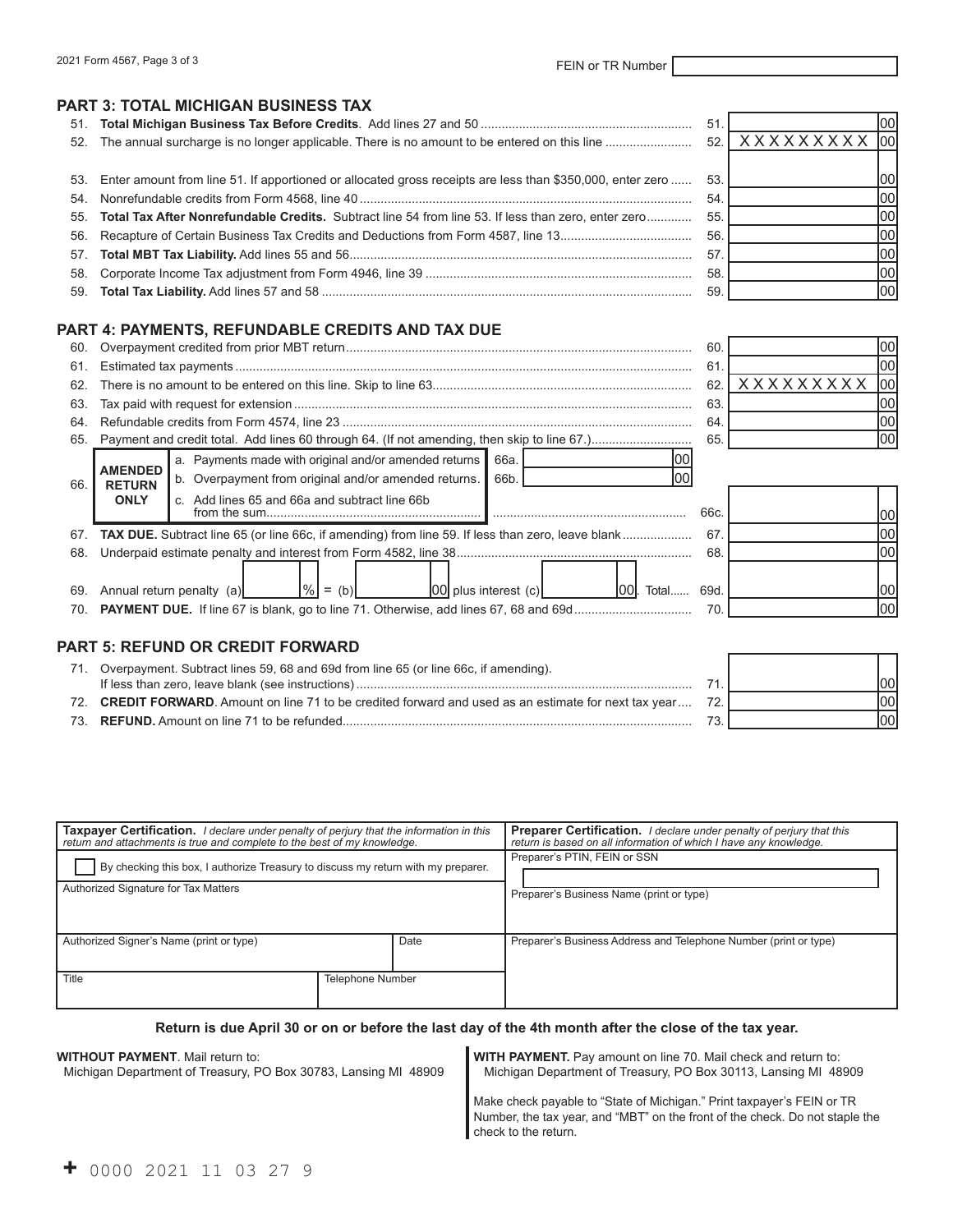# **Instructions for Form 4567 Michigan Business Tax (MBT) Annual Return**

# **Purpose**

To calculate the Modified Gross Receipts Tax and Business Income Tax for standard taxpayers. Insurance companies should file the MBT Insurance Company Annual Return for *Michigan Business and Retaliatory Taxes* (Form 4588) and Financial Institutions should file the MBT Annual Return for *Financial Institutions* (Form 4590).

**NOTE:** Beginning January 1, 2012, only those taxpayers with a certificated credit, which is awarded but not yet fully claimed or utilized, may elect to be MBT taxpayers. If a taxpayer files an MBT return and claims a certificated credit, the taxpayer makes the election to continue to file and pay under the MBT until the certificated credit and any carryforward of that credit are exhausted

# **Special Instructions for Unitary Business Groups**

A Unitary Business Group (UBG) is a group of United States persons, other than a foreign operating entity, that satisfies the following criteria:

- One of the persons owns or controls, directly or indirectly, more than 50 percent of the ownership interest with voting rights (or rights comparable to voting rights) of the other United States persons: AND
- The UBG has operations which result in a flow of value between persons in the UBG or has operations that are integrated with, are dependent upon, or contribute to each other. Flow of value is determined by reviewing the totality of facts and circumstances of business activities and operations.

For more information on the control and relationship tests for UBGs, see Revenue Administrative Bulletin (RAB) 2010-1 Michigan Business Tax-Unitary Business Group Control Test and RAB 2010-2 Michigan Business Tax-Unitary Business Group Relationship Tests on the Department of Treasury Web site at www.michigan.gov/taxes. (Click on the "Reference Library" link on the left side of the page.)

A *foreign operating entity* means a United States person that would otherwise be a part of a UBG that is taxable in Michigan; has substantial operations outside the United States, the District of Columbia, any territory or possession of the United States except for the commonwealth of Puerto Rico, or a political subdivision of the foregoing; and at least 80 percent of its income is active foreign business income as defined in Internal Revenue Code (IRC)  $\S$  871(1)(1)(B)(ii).

In Michigan, a UBG with standard members must file Form 4567. A Designated Member (DM) must file the return on behalf of the standard members of the group. In a parentsubsidiary controlled group, the controlling member must serve as DM if it has nexus with Michigan. If it does not have nexus, the controlling member may appoint any member with nexus to serve as DM. The tax year of the DM determines the filing period for the UBG. The combined return must include each tax year of each member that ends with or within the tax year

of the DM.

**NOTE** on Designated Members: If the UBG filed MBT in 2011 and elected to file MBT in 2012, then the UBG must use the same DM if the DM still has nexus and is still a member of the UBG in 2012. If the DM no longer has nexus or is no longer a member of the UBG, then the UBG must select a new DM. See the "Supplemental Instructions for Standard Members in UBGs" in Form 4600 for the rules on selecting a new DM.

**NOTE** on Certificated Credits and the UBG: If a member of a UBG holds a certificated credit and wishes to claim that credit then the entire UBG, and not only the member, must make the election to remain taxable under the MBT. The UBG must file and pay under the MBT until the certificated credit and any carryforward of that credit are extinguished.

For MBT, *taxpayer* means a person or a UBG liable for tax, interest, or penalty. Beginning January 1, 2012, only those taxpayers with a certificated credit, which is awarded but not yet fully claimed or utilized, may elect to be MBT taxpayers. If a taxpayer files an MBT return and claims a certificated credit, the taxpayer makes the election to file and pay under the MBT until the certificated credit and any carryforward of that credit are exhausted.

For more information on UBGs, see the instructions for the *MBT Unitary Business Group Combined Filing Schedule* (Form 4580), and the "Supplemental Instructions for Standard Members in UBGs" in the *MBT Forms and Instructions for Standard Taxpayers* (Form 4600).

The gross receipts of a UBG is the sum of the gross receipts of each person included in the UBG, other than a foreign operating entity or a person subject to the tax as an insurance company or financial institution, less any gross receipts arising from transactions between persons included in the UBG. Gross receipts of each member should reflect the accounting method that member used to compute its federal taxable income.

The business income of a UBG is the sum of the business income of each person included in the UBG, other than a foreign operating entity or a person subject to the tax as an insurance company or financial institution, less any items of income and related deductions arising from transactions, including dividends, between persons included in the UBG. Business income of each member should reflect the accounting method that member used to compute its federal taxable income.

In general, phase-ins, thresholds, credit limits, and other components used to determine tax liability relate to the group as a single taxpayer, not to individual persons that comprise the group. Exceptions to this general rule are noted in instructions to the applicable forms. The group of persons on the combined return is treated as the taxpayer (a distinct entity) for purposes of the MBT Act.

# **Taxpayer Certification**

A return filed by a UBG must be signed by an individual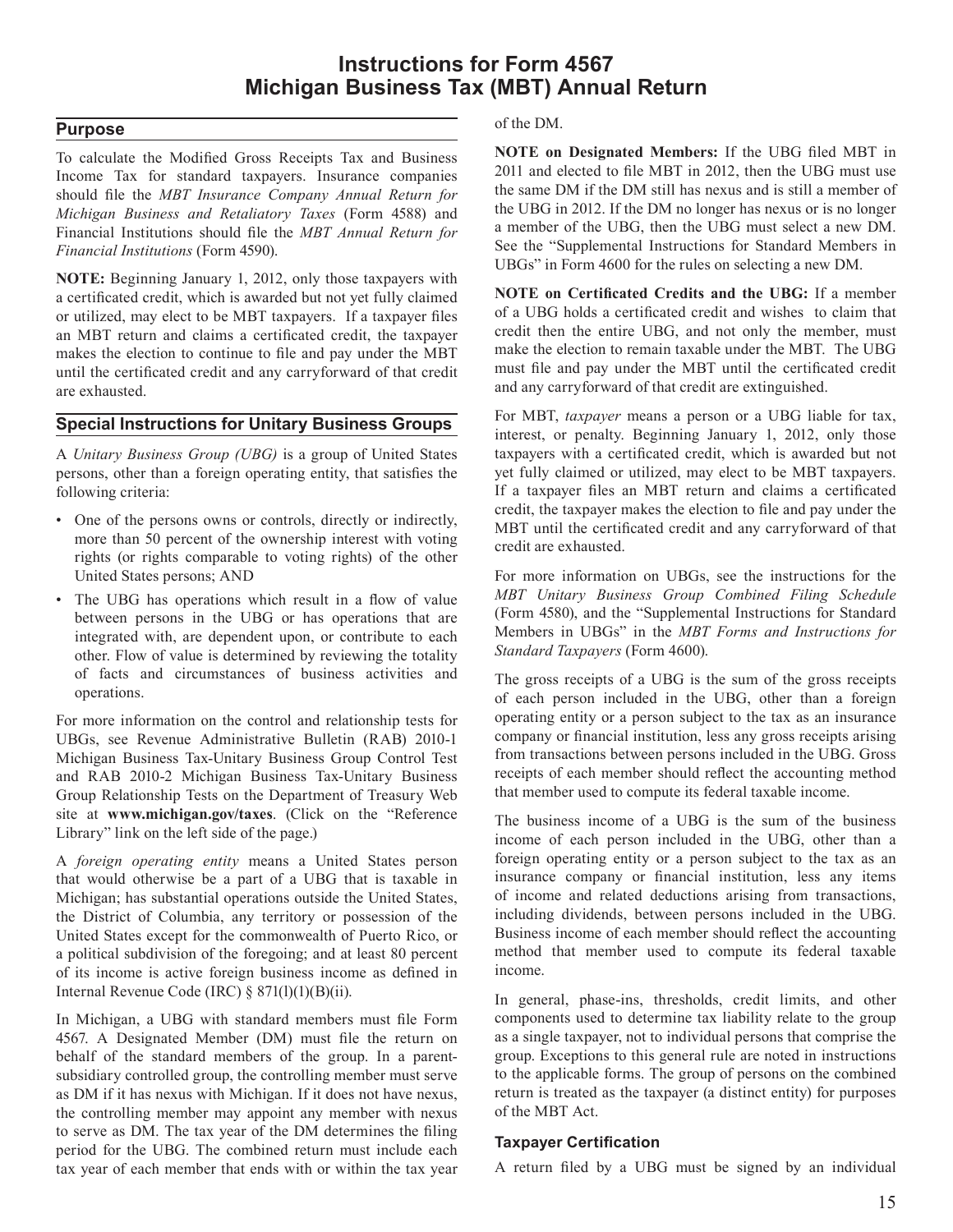authorized to sign on behalf of the DM. Provide a telephone number for that individual at the DM's office.

# **General Instructions**

Dates must be entered in MM-DD-YYYY format.

For periods less than 12 months, see the "General Information for Standard Taxpayers" section in Form 4600.

A person that is a disregarded entity for federal income tax purposes under the internal revenue code shall be classified as a disregarded entity for the purposes of filing the MBT annual return.

A taxpayer, other than a UBG, that does not file a separate federal return must prepare a pro forma federal return or equivalent schedule and use it as the basis for preparing its MBT return. For standard members of a UBG, this pro forma requirement is addressed in Form 4580, Part 2A, and its instructions.

UBGs: Complete Form 4580 before beginning Form 4567. Answer lines 1 through 8 of Form 4567 as they apply to the DM.

MBT Liability: Beginning January 1, 2012, a taxpayer calculates MBT liability as the greater of MBT liability after all credits, deductions, and exemptions or hypothetical CIT liability minus deductions and credits available under that act and minus certificated credits allowed under the MBT. This calculation of liability requires a taxpayer to calculate the business income and modified gross receipts tax bases and available MBT credits, including certificated credits, deductions, and exemptions available under the MBT. Then, the taxpayer will calculate the CIT comparison on the Schedule of Corporate Income Tax Liability (Form 4946). A taxpayer is permitted to reduce hypothetical CIT liability by all deductions and credits which would be allowed under that tax as well as the amount of certificated credit allowed under the MBT. The amount of certificated credit allowed under the MBT is the amount of nonrefundable credit needed to offset MBT liability or the entire amount of a refundable credit.

If the taxpayer's hypothetical CIT liability would be higher than its MBT liability, the taxpayer will add the difference to MBT liability on line 58 of Form 4567. This is the CIT adjustment. If the result of both steps of the calculation is a negative number, the taxpayer will receive a refund of the lower negative; but a nonrefundable credit cannot be used to reduce liability below zero. Remaining nonrefundable certificated credit may be carried forward to succeeding tax years.

For purposes of this calculation: For a Partnership or S Corporation, business income includes payments and items of income and expense attributable to the business activity of the partnership or S corporation and separately reported to the members.

Amended Returns: To amend a current or prior year annual return, complete the Form 4567 that is applicable for that year, check the box in the upper-right corner of the return, and attach a separate sheet explaining the reason for the changes. Include an amended federal return or a signed and dated Internal

Revenue Service (IRS) audit document, if applicable. Include all forms filed with the original return, even if not amending each form. Enter the figures on the amended return as they should be

# Do not include a copy of the original return with the amended return.

NOTE: A taxpayer may not amend a return to revoke the election to remain taxable under the MBT. Once the taxpayer makes a valid election to claim a certificated credit, the taxpayer must remain in the MBT until the credit and any carryforward of that credit are exhausted.

Refund Only: If apportioned or allocated gross receipts are less than \$350,000 and there is no recapture, and the taxpayer is filing Form 4567 to claim a refund of estimates paid, skip lines 13 through 57 and lines 64 through 67.

**UBGs:** If combined apportioned or allocated gross receipts of all members (before eliminations) are less than \$350,000 and there is no recapture, and the taxpayer is filing Form 4567 solely to claim a refund of estimates paid, Form 4580 must also be included. The designated member must complete Part 1A, Part 2B (skip lines 18 through 65), Part 3, and Part 4 of Form 4580. For each member listed in Part 1A, complete Part 1B and 2A (skip lines 18 through 65). See Form 4567 for instructions on completing that form.

# **Simplified Calculation**

See the "2015 General Information for Standard Taxpayers" in the Michigan Business Tax for Standard Taxpayers (Form 4600) for instructions on "Computing the Simplified Calculation" for eligible taxpayers.

# **Line-by-Line Instructions**

Lines not listed are explained on the form.

Line 1: If not a calendar-year taxpayer, enter the beginning and ending dates (MM-DD-YYYY) that correspond to the taxable period as reported to the IRS.

Tax year means the calendar year, or the fiscal year ending during the calendar year, upon the basis of which the tax base of a taxpayer is computed. If a return is made for a part of a year, tax year means the period for which the return is made. Generally, a taxpayer's tax year is for the same period as is covered by its federal income tax return.

Line 2: Enter the complete address and, if other than the United States, enter the two-digit abbreviation for the country code. See the list of country codes in MBT Forms and Instructions for Standard Taxpayers (Form 4600).

Any correspondence regarding the return filed and/or refund will be sent to the address used here. Check the new address box if the address used on this line has changed from the last filing. The taxpayer's primary address in the Department of Treasury (Treasury) files, identified as the legal address and used for all purposes other than refund and correspondence on a specific MBT return, will not change until the customer specifically makes the change on their Michigan Treasury Online (MTO) account. Visit michigan.gov/mtobusiness for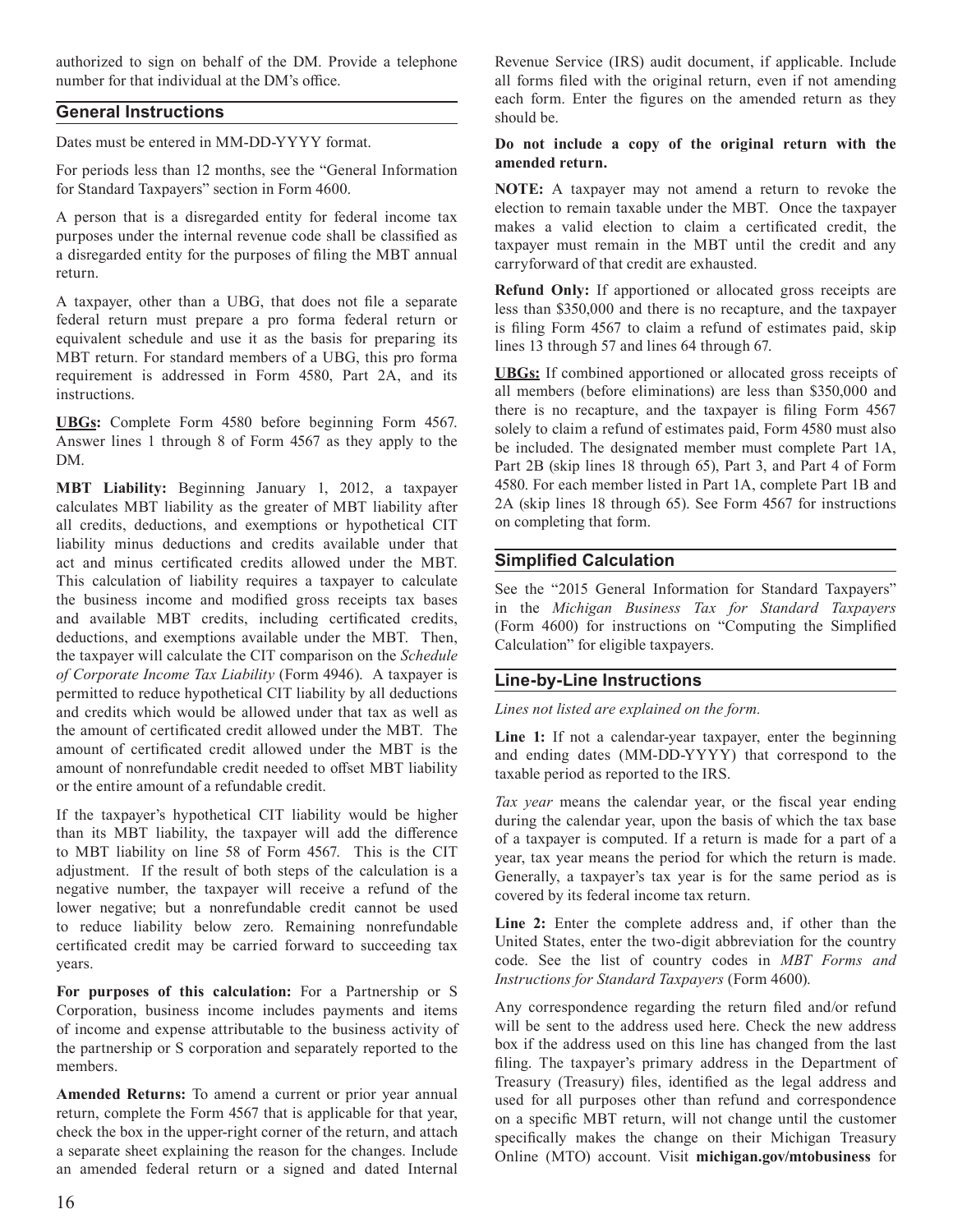more information.

UBGs: In the Name field, enter the name of the DM for the standard members of this UBG.

Line 3: Enter a brief description of business activity (e.g., forestry, fisheries, mining, construction, manufacturing, transportation, communication, electric, gas, sanitary services, wholesale trade, retail trade, finance, or services, etc.).

Line 4: Enter the start date of first business activity in Michigan.

Line 5: Enter the entity's six-digit North American Industry Classification System (NAICS) code. For a complete list of six-digit NAICS codes, see the U.S. Census Bureau Web site at www.census.gov/eos/www/naics/, or enter the same NAICS code used when filing the entity's U.S. Form 1120, Schedule K; U.S. Form 1120S; U.S. Form 1065; or U.S. Form 1040, Schedule C.

Line 6: Enter the date, if applicable, on which the taxpayer went out of existence. If the taxpayer is still subject to another tax administered by Treasury, or continues to exist but has stopped doing business in Michigan, do not use this line. Also, do not use this line if the taxpayer is a UBG and one member has stopped doing business.

A discontinuance may be processed by updating the account by using the Michigan Treasury Online (MTO) website. Visit michigan.gov/mtobusiness for more information.

Line 7: Use the taxpayer's Federal Employer Identification Number (FEIN) or the Michigan Treasury (TR) assigned number. Be sure to use the same account number on all forms.

If the taxpayer does not have an FEIN or TR number, the taxpayer must register before filing this form. Taxpayers encouraged register are to online at www.michigan.gov/mtobusiness. Click on the quick link "New Business" for information on how to obtain a FEIN, which is required to submit a return through e-file. Taxpayers usually can obtain an FEIN from the IRS within 48 hours. Taxpayers registering with the State online usually receive an account number within seven days.

Returns received without a registered account number will not be processed until such time as a number is provided.

NOTE: TR numbers are generally assigned to accounts that have not acquired an FEIN. Once an FEIN is received, Treasury will use the FEIN as the account number, if provided. To change account numbers, a taxpayer should submit Form 163 so Treasury can update the records and make sure the account numbers are linked.

UBGs: Enter the FEIN or TR Number of the DM for the standard members of this UBG.

Line 8: Check the box that describes the DM's organization type. A Trust or a Limited Liability Company (LLC) should check the appropriate box based on its federal return.

**NOTE:** A person that is a disregarded entity for federal income tax purposes under the internal revenue code shall be classified as a disregarded entity for the purposes of filing the MBT annual return. This means that a disregarded entity for federal tax purposes, including a single member LLC or Q-Sub, must file as if it were a sole proprietorship if owned by an individual, or a branch or division if owned by another business entity.

Line 9: Check this box if filing a Michigan UBG return and include a Form 4580 for each member of the UBG included in this filing.

Line 10: Check this box if the taxpayer has sales that are receipts from transportation services. Taxpayers that check this box also must complete lines 11a, 11b, and 11c. To calculate Michigan Sales from Transportation Services, see the instructions for line 11 and the table in the "Sourcing of Sales" to Michigan" section of these instructions.

Line 11: For a Michigan-based taxpayer, all sales are Michigan sales unless the taxpayer is subject to tax in another state. A taxpayer will be deemed subject to a tax in another state if the taxpayer has due process and commerce clause nexus with that state. In that state, the taxpayer must be subject to a business privilege tax, a net income tax, a franchise tax measured by net income, a franchise tax for the privilege of doing business, a Corporation stock tax, or a tax of the type imposed under the MBT Act, or that state has jurisdiction to subject the taxpayer to one or more of such taxes regardless of whether or not the tax is imposed.

If no Michigan sales, enter zero.

MBT is based only on business activity apportioned to Michigan. A taxpayer that has not established nexus with one other state or a foreign country is subject to MBT on their entire business activity. Business activity is apportioned to Michigan based on sales.

Sale or Sales means the amounts received by the taxpayer as consideration from the following:

- The transfer of title to, or possession of, property that is stock in trade or other property of a kind which would properly be included in the inventory of the taxpayer if on hand at the close of the tax period, or property held by the taxpayer primarily for sale to customers in the ordinary course of its trade or business. For intangible property, the amounts received will be limited to any gain received from the disposition of that property.
- Performance of services which constitute business activities.
- The rental, leasing, licensing, or use of tangible or intangible property, including interest, that constitutes business activity.
- Any combination of business activities described above.
- For taxpayers not engaged in any other business activities, sales include interest, dividends, and other income from investment assets and activities and from trading assets and activities.

Complete the Apportionment Calculation using amounts for the taxpayer's business activity only. Do not include amounts from an interest in a Partnership, S Corporation, or LLC.

Use the information in the "Sourcing of Sales to Michigan" section of these instructions to determine Michigan sales. If sales reported are adjusted by a deduction for qualified sales to a qualified customer, as determined by the Michigan Economic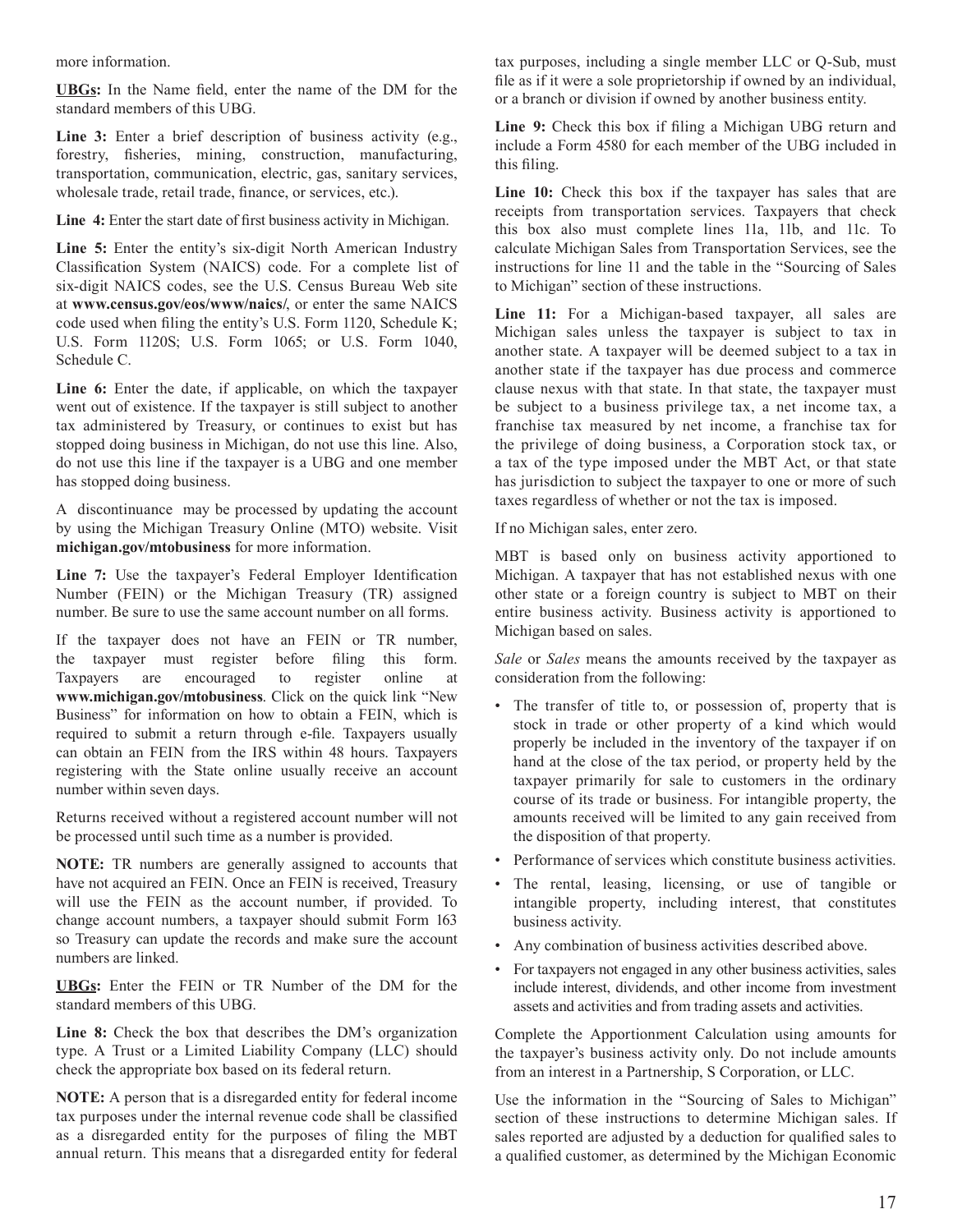Growth Authority (MEGA), attach the Anchor District Tax Credit Certificate or Anchor Jobs Tax Credit Certificate from the Michigan Economic Development Corporation (MEDC) as support.

For sales from the performance of services, see RAB 2010-5, "Michigan Business Tax Where Benefit of Services is Received," on the Treasury Web site at www.michigan.gov/treasury/, under "Reports and Legal Resources."

For transportation services that source sales based on revenue miles, enter a sales amount on Line 11a by multiplying total sales of the transportation service by the ratio of Michigan revenue miles over revenue miles everywhere as provided in the "Sourcing of Sales to Michigan" chart for that type of transportation service. Revenue mile means the transportation for a consideration of one net ton in weight or one passenger the distance of one mile.

NOTE: Only transportation services are sourced using revenue miles. To the extent the taxpayer has business activities or revenue streams not from transportation services, those receipts should be sourced accordingly.

# **PART 1: MODIFIED GROSS RECEIPTS TAX**

Line 12: Gross receipts means the entire amount received by the taxpayer, as determined by using the taxpayer's method of accounting for federal income tax purposes, from any activity, whether in intrastate, interstate, or foreign commerce, carried out for direct or indirect gain, benefit or advantage to the taxpayer or to others, with certain exceptions.

Calculation of gross receipts also involves a deduction of any amount deducted as bad debt for federal income tax purposes that corresponds to items of gross receipts included in the modified gross receipts tax base for the current tax year or past tax years. This reduction is reflected in the Gross Receipts Worksheet (Worksheet 4700) discussed below. Receipts include, but are not limited to:

- Some or all receipts (sales proceeds) from the sale of assets used in a business activity.
- Sale of products.
- Services performed.
- Gratuities stipulated on a bill.
- Sales tax collected on the sale of tangible personal property, subject to a phase-out schedule.
- Dividend and interest income.
- Gross commissions earned.  $\bullet$
- Rents.
- Royalties.
- Sales of scrap and other similar items.
- Client reimbursed expenses not obtained in an agency capacity.
- Gross proceeds from sales between affiliated companies, including members of a UBG.

Use Worksheet 4700, in Form 4600, to calculate gross receipts.

Attach the worksheet to the return. Gross receipts are not necessarily derived from the federal return, however, the worksheet will calculate gross receipts as defined by law in

most instances. Taxpayers and tax professionals are expected to be familiar with uncommon situations within their experience, which produce gross receipts not identified by specific lines on Worksheet 4700, and report that amount on the most appropriate line. Treasury may adjust the figure resulting from the worksheet to account properly for such uncommon situations.

A taxpayer should compute its gross receipts using the same accounting method used in the computation of its net income for federal income tax purposes.

Producers of Agricultural Goods: The total gross receipts from all business activity must be reported on line 12, including the gross receipts from agricultural activity of a person whose primary activity is the production of agricultural goods. A subtraction is allowed on line 21 for the gross receipts that have been included on this line that are from the agricultural activity of a person whose primary activity is the production of agricultural goods.

Producers of Oil or Gas, and Minerals: The total gross receipts from all business activity must be reported on line 12, including the gross receipts from the production of oil and gas even if this activity is subject to the Severance Tax on Oil or Gas, and Minerals, 1929 PA 48. A subtraction is allowed on line 21 for the gross receipts that have been included on this line that are from the production of oil and gas that are subject to the Severance Tax on Oil or Gas, and Minerals.

Line 13: Enter inventory acquired during the tax year, including freight, shipping, delivery, or engineering charges included in the original contract price for that inventory, and any pre-paid sales tax required to be paid on the inventory at the time of purchase. Neither pre-paid sales tax, nor the sales tax collected upon resale of that inventory is excluded from gross receipts calculated on Worksheet 4700. This must be reported on line 12 of Form 4567.

Inventory means the stock of goods, including electricity and natural gas, held for resale in the ordinary course of a retail or wholesale business, and finished goods, goods in process of a manufacturer, and raw materials purchased from another person. Inventory also includes shipping and engineering charges so long as such charges are included in the original contract price for the associated inventory and floor plan interest for licensed new car dealers.

For purposes of this deduction, *floor plan interest* means interest paid that finances any part of the person's purchase of new motor vehicle inventory from a manufacturer, distributor, or supplier. However, amounts attributable to any invoiced items used to provide more favorable floor plan assistance to a person subject to the tax imposed under this act than to a person not subject to this tax are considered interest paid by a manufacturer, distributor, or supplier.

For a person that is a securities trader, broker, or dealer or a person included in the UBG of that securities trader, broker, or dealer that buys and sells for its own account, inventory includes contracts that are subject to the Commodity Exchange Act, 7 USC 1 to 27f; the cost of securities as defined under IRC  $\S$  475(c)(2); and for a securities trader, the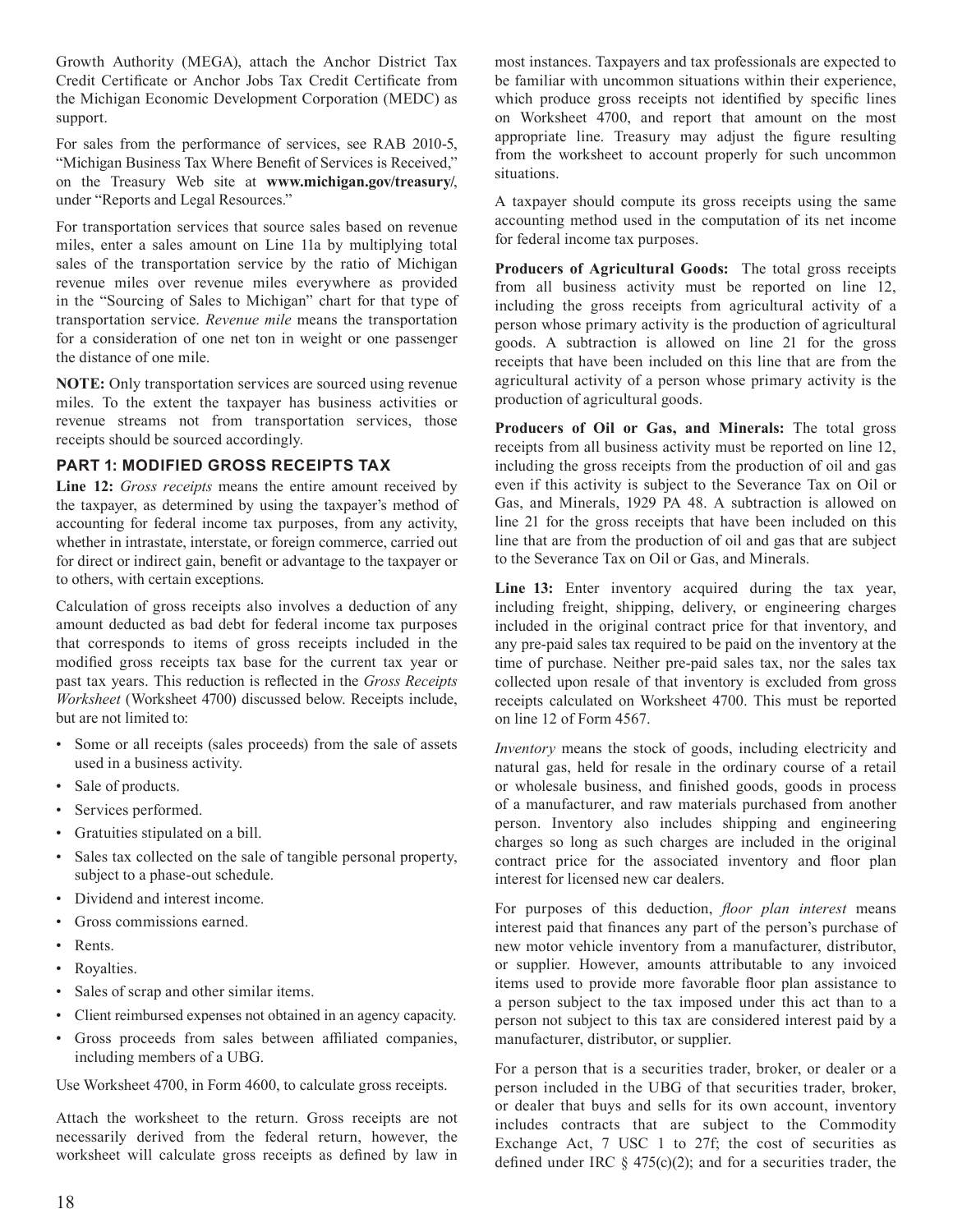cost of commodities as defined under IRC  $\S$  475(e)(2); and for a broker or dealer, the cost of commodities as defined under IRC  $\frac{1}{2}$  475(e)(2)(b), (c), and (d), excluding interest expense other than interest expense related to repurchase agreements. As used in this provision:

- · Broker and dealer mean those terms as defined under section  $78c(a)(4)$  and  $(a)(5)$  of the Securities Exchange Act of 1934, 15 USC 78c.
- Securities trader means a person that engages in the trade or business of purchasing and selling investments and trading assets.

Inventory does not include any of the following:

- Personal property under lease or principally intended for lease rather than sale.
- Property allowed a deduction or allowance for depreciation or depletion under the IRC.
- Labor costs.

Line 14: Enter assets purchased from other firms, including the costs of fabrication and installation, acquired during the tax year of a type that are, or under the IRC will become, eligible for depreciation, amortization, or accelerated capital cost recovery for federal income tax purposes.

Line 15: To the extent not included in inventory or depreciable property, enter materials and supplies, including repair parts and fuel.

Materials and supplies means tangible personal property purchased in the tax year that are ordinary and necessary expenses to be used in carrying on a trade or business. Materials and supplies includes repair parts and fuel. Fuel means materials used and consumed to produce heat or power by burning. Fuel does not include electricity.

Line 16: A staffing company may deduct compensation of personnel supplied to its clients, including wages, benefits, workers' compensation costs, and all payroll taxes paid for personnel provided to the clients of staffing companies as defined under MBT. Staffing company means a taxpayer whose business activities are included in Industry Group 736 under the Standard Industrial Classification (SIC) Code as compiled by the United States Department of Labor.

Payments to a staffing company by a client do not constitute purchases from other firms.

Line 17: For taxpayers that fall under SIC major groups 15 (Building Construction General Contractors and Operative Builders), 16 (Heavy Construction Other Than Building Construction Contractors), and 17 (Construction Special Trade Contractors) and do not claim the Small Business Alternative Credit (SBAC) under MCL 208.1417, the following payments are considered purchases from other firms:

- Payments to subcontractors for a construction project under a contract specific to that project, and
- To the extent not deducted as inventory and materials and supplies, payments for materials deducted as purchases in determining the cost of goods sold for the purpose of

calculating total income on the taxpayer's federal income tax return.

**UBGs:** This subtraction is only available to a member of the UBG if the group does not claim the SBAC for the tax year. However, for purposes of the SIC code requirement, it is sufficient that the UBG member that made the payments listed above be included in SIC codes 15, 16, or 17. Therefore, the relevant SIC code is entered in the member's page of Form 4580 (Part 2A, Line 22), and the SIC code field on Form 4567 should be left blank by a UBG.

Persons included in SIC codes 15, 16, and 17 include general contractors (of residential buildings including single-family homes: industrial. commercial. and institutional buildings; bridges, roads, and infrastructure, etc.); operative builders; and trade contractors (such as electricians, plumbers, painters, masons, etc.). See http://www.osha.gov/pls/imis/sic manual.html for a more complete list.

A subcontractor is an Individual or entity that enters into a contract and assumes some or all of the obligations of a person included in SIC codes 15, 16, and 17 as set forth in the primary contract specific to a project. Thus, payments made to an independent contractor to provide general labor services to the contractor not specific to a particular contract do not constitute purchases from other firms. However, payments made to a subcontractor for services and materials provided under a contract specific to a particular construction project (such as the construction of commercial property on Main Street) do constitute purchases from other firms. There is no limitation or condition that the subcontractors to whom such payments are made be licensed.

The taxpayer bears the burden to prove it is entitled to a deduction in computing its tax liability. It is presumed that good business practice would include documentation such as a written contract that would support a deduction from gross receipts for payments to subcontractors as purchases from other firms. The supporting information for payments to a subcontractor could be incorporated into the contract for the specific project or memorialized in a separate contract with a subcontractor specifying the project to which the costs pertain.

Line 18: Enter film rental or royalty payments paid by a theater owner to a film distributor, a film producer, or a film distributor and producer.

Line 19: Enter any deduction available to a Qualified Affordable Housing Project (QAHP).

Public Act (PA) 168 of 2008 provides for a deduction from the modified gross receipts and apportioned business income tax bases for a Qualified Affordable Housing Project.

Qualified Affordable Housing Project means a person that is organized, qualified, and operated as a limited dividend housing association that has a limitation on the amount of dividends or other distributions that may be distributed to its owners in any given year and has received funding, subsidies, grants, operating support, or construction or permanent funding through one or more public sources.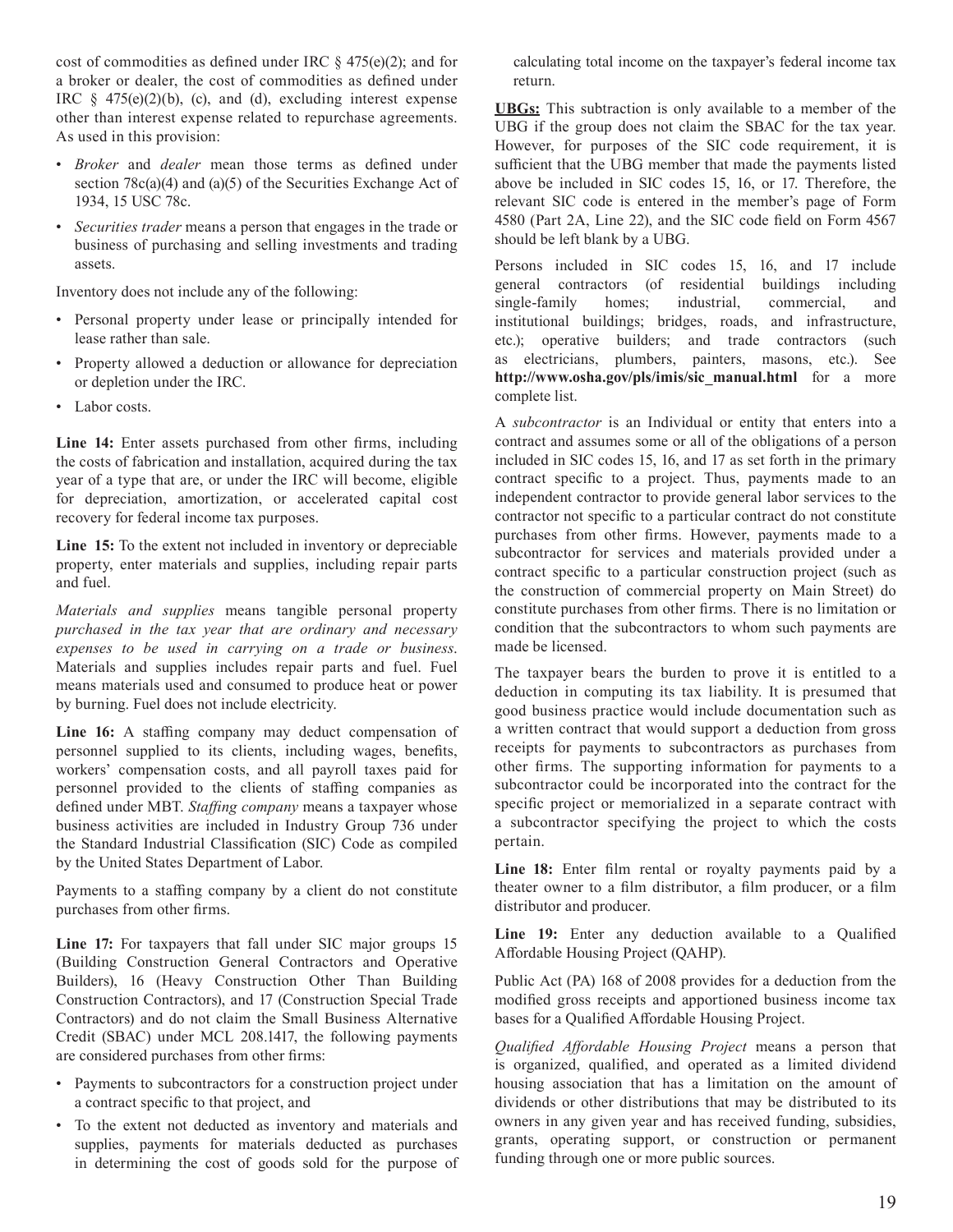A limited dividend housing association is organized and qualified pursuant to Chapter 7 of the State Housing Development Authority Act (MCL 125.1491 et seq).

If these criteria are satisfied, a Qualified Affordable Housing Project may deduct its gross receipts attributable to the residential rental units in Michigan it owns multiplied by a fraction, the numerator of which is the number of rent restricted units in Michigan owned by that Qualified Affordable Housing Project and the denominator of which is the number of all residential rental units in Michigan owned by the project. This deduction is reduced by the amount of limited dividends or other distributions made to the owners of the project. Amounts received by the management, construction, or development company for completion and operation of the project and rental units do not constitute gross receipts for purposes of the deduction.

MCL 208.1201(8) governs the termination of this deduction.

UBGs: Leave lines 19a through 19f blank and carry the amount from Form 4580, Part 2B, line 24g, column C, to Form 4567, line 19g.

Line 20: Enter payments made by taxpayers licensed under Article 25 (Real Estate Brokers and Salespersons) or Article 26 (Real Estate Appraisers) of the Occupational Code [MCL 339.2501 to 339.2518 and 339.2601 to 339.2637] to independent contractors licensed under Articles 25 or 26.

Line 21: There are three items that qualify for entry on this line. If more than one type applies, enter the combined total as a single amount.

A) For a person classified under the 2002 North American Industrial Classification System (NAICS) Number 484, as compiled by the United States Office of Management and Budget, that does not qualify for a credit under Section 417, enter the payment, made on or after July 12, 2011, to subcontractors to transport freight by motor vehicle under a contract specific to that freight to be transported by motor vehicle. Attach a letter to explain the activity that qualifies for this subtraction and the date of the payment. Include the NAICS code.

B) Enter on this line the gross receipts included on line 12, which result from the agricultural activity of a person whose primary activity (i.e., more than 50 percent of gross receipts) is the production of agricultural goods.

C) Enter on this line the gross receipts included on line 12 which result from the production of oil or gas, and minerals if that production of oil or gas, and minerals is subject to the Severance Tax on Oil or Gas, 1929 PA 48.

Line 26: Enter the amount of MBT Modified Gross Receipts Tax collected in the tax year.

Section 203(5) of the MBT Act permits new motor vehicle dealers licensed under the Michigan Vehicle Code, PA 300 of 1949, MCL 257.1 to 257.923, and dealers of new or used personal watercraft to collect the Modified Gross Receipts Tax in addition to the sales price. The act states the "amount remitted to the Department for the [Modified Gross Receipts Tax] ... shall not be less than the stated and collected amount."

Therefore, the entire amount of Modified Gross Receipts Tax stated and collected by new motor vehicle dealers and new or used personal watercraft dealers must be remitted to Treasury. There should be no instance where a dealer would be collecting amounts of Modified Gross Receipts Tax from customers in excess of the amount of taxes remitted to Treasury. Taxpayers who elect to separately collect the Modified Gross Receipts Tax, in addition to sales price, under MCL 208.1203(5) may file and remit the tax as estimated payments with their Corporate Income Tax Quarterly Return (Form 4913).

NOTE: Only new motor vehicle dealers and dealers of new or used personal watercraft are permitted to separately itemize and collect a tax imposed under the MBT Act from customers in addition to sales price, and that authority is limited to only the Modified Gross Receipts Tax imposed and levied under Section 203 of the MBT Act. The statute does not authorize separate itemizing and collection of the Business Income Tax by any taxpayer.

**UBGs:** Add the combined total after eliminations from Form 4580, Part 2B, line 29, column C, to the number on Form 4567, line 25, and enter the sum on line 26.

NOTE: For a UBG in which no member charged MGR (Modified Gross Receipts) tax as an invoice item, line 26 should match line 25. For a UBG in which one or more members charged MGR tax as an invoice item and overcharged (on a member-by-member basis) for the year, line 26 will be larger than line 25 by the combined amount of the members' pro forma overcharges.

# **PART 2: BUSINESS INCOME TAX**

If business activity is protected under Public Law (PL) 86-272, complete and include the MBT Schedule of Business Activity Protected Under Public Law 86-272 (Form 4586). Leave lines 28 through 50 blank.

**UBGs:** If business activity of a UBG member is protected under PL 86-272, that member must claim protection by filing Form 4586 (if that member is the DM) or Form 4581 (if a nondesignated member). Report only the activities of the member named on that form. If all members of the UBG are claiming PL 86-272 protection, then the UBG will leave lines 28 through 50 blank. So long as one member of a UBG has nexus with Michigan and exceeds the protections of PL 86-272, all members of the UBG — including members protected under PL  $86-272$  — must be included when calculating the UBG's Business Income Tax base and apportionment formula. PL 86-272 will only remove business income from the apportionable Business Income Tax base when all members of the UBG are protected under PL 86-272.

Line 28: Business income means that part of federal taxable income derived from business activity. For MBT purposes, federal taxable income means taxable income as defined by IRC § 63, except that federal taxable income shall be calculated as if IRC  $\S$  168(k) [as applied to qualified property placed in service after December 31, 2007] and IRC § 199 were not in effect. For a Partnership or S Corporation (or LLC federally taxed as such), business income includes payments and items of income and expense that are attributable to business activity of the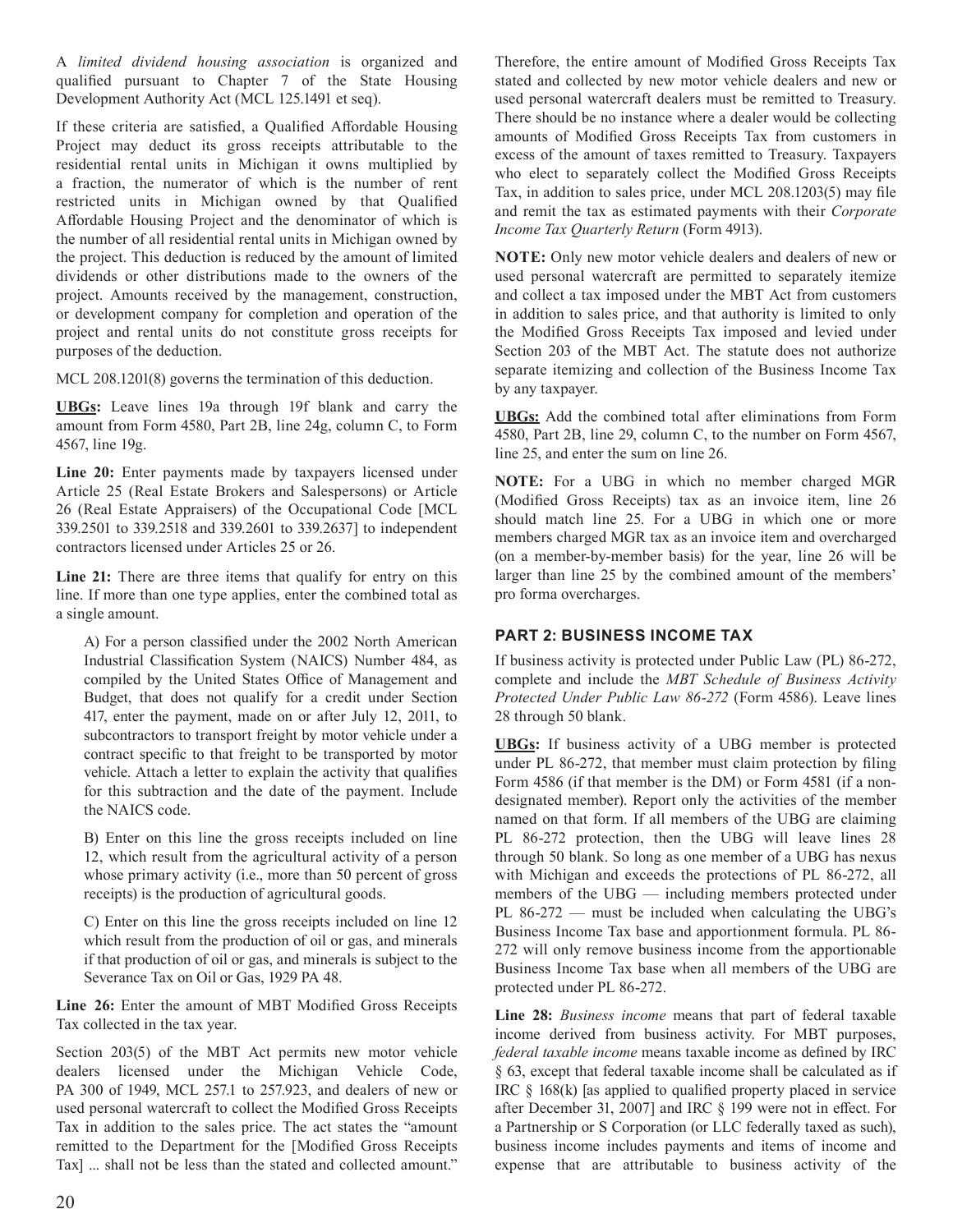Partnership or S Corporation and separately reported to the partners or shareholders.

Use the Business Income Worksheet (Worksheet 4746), in Form 4600, to calculate business income. Attach the worksheet to the return. The worksheet will calculate business income as defined by law in most instances. Taxpayers and tax professionals are expected to be familiar with uncommon situations within their experience, which produce business income not identified by specific lines on the worksheet, and report that amount on the most appropriate line. Treasury may adjust the figure resulting from Worksheet 4746 to account properly for such uncommon situations.

For an organization that is a mutual or cooperative electric company exempt under IRC  $\S$  501(c)(12), business income equals the organization's excess or deficiency of revenues over expenses as reported to the federal government by those organizations exempt from the federal income tax under the IRC, less capital credits paid to members of that organization, less income attributed to equity in another organization's net income, and less income resulting from a charge approved by a state or federal regulatory agency that is restricted for a specified purpose and refundable if it is not used for the specified purpose.

For a tax-exempt person, business income means only that part of federal taxable income (as defined for MBT purposes) derived from unrelated business activity.

For an Individual or an Estate, or for a Partnership or Trust organized for estate or gift planning purposes, business income is that part of federal taxable income (as defined for MBT purposes) derived from transactions, activities, and sources in the regular course of the person's trade or business, including the following:

- All income from tangible and intangible property if the acquisition, rental, lease, management, or disposition of the property constitutes integral parts of the person's regular trade or business operations.
- Gains or losses incurred in the taxpayer's trade or business from stock and securities of any foreign or domestic corporation and dividend and interest income.
- Income derived from isolated sales, leases, assignments, licenses, divisions, or other infrequently occurring dispositions, transfers, or transactions involving tangible, intangible, or real property if the property is or was used in the person's trade or business operation.
- Income derived from the sale of an interest in a business that constitutes an integral part of the person;'s regular trade or business.
- Income derived from the lease or rental of real property

NOTE: Personal investment income, gains from the sale of property held for personal use and enjoyment, or other assets not used in a trade or business, and any other income not specifically derived from a trade or business that is earned, received, or otherwise acquired by an Individual, an Estate, or a Trust or Partnership organized or established for estate or gift planning purposes, a person organized exclusively to conduct investment activity solely for a third party individual or a person related

to that individual, or a common trust established under the Collective Investment Funds Act of 1941, is not included in the Business Income Tax base. This exclusion only applies to the specific types of taxpayers identified above. Investment income and any other types of income earned or received by all other types of persons or taxpayers not specifically referenced must be included in the business income of the taxpayer.

### **Additions to Income**

Additions are generally required to the extent deducted in arriving at federal taxable income. (Business income, line 28.)

Line 29: Enter any interest income and dividends from bonds and similar obligations or securities of states other than Michigan and their political subdivisions in the same amount that was excluded from federal taxable income (as defined for MBT purposes). Reduce this addition by any expenses related to the foregoing income that were disallowed on the federal return by IRC § 265 or 291.

Line 30: Enter all taxes on, or measured by, net income including city and state taxes, Foreign Income Tax, and Federal Environmental Tax claimed as a deduction on the federal return.

Line 31: Enter the Michigan Business Tax, including surcharge, claimed as a deduction on the federal return.

Line 32: Enter any net operating loss carryback or carryover that was deducted in arriving at federal taxable income (as defined for MBT purposes) reported on line 28. Enter this amount as a positive number.

Line 33: Enter any losses included in federal taxable income (as defined for MBT purposes) that are attributable to other entities that have made a valid election to file under the MBT and have filed under the MBT. If there is only one such entity to report, enter its FEIN or TR number in the field on this form. If there is more than one such entity to report, enter on the form the FEIN or TR number of one of the entities and attach a list of the account numbers of all. On the list include a breakdown of the amount of this loss add-back that is attributable to each entity. In any case, the amount on line 33 should be the total of all losses, not just the loss of the one entity identified on the form.

UBGs: It is not necessary to attach a list of entities in connection with this line item because all entities for which a loss add-back is being reported have been identified on the corresponding line of Form 4580, or a similar list required as an attachment to Form 4580.

Line 34: Enter any royalty, interest, or other expense paid to a person related to the taxpayer by ownership or control for the use of an intangible asset if the person is not included in the taxpayer's UBG. Royalty, interest, or other expense described here is not required to be included if the taxpayer can demonstrate that the transaction has a nontax business purpose other than avoidance of this tax, is conducted with arm's-length pricing and rates and terms as applied in accordance with IRC § 482 and 1274(d), and satisfies one of the following:

· Is a pass-through of another transaction between a third party and the related person with comparable rates and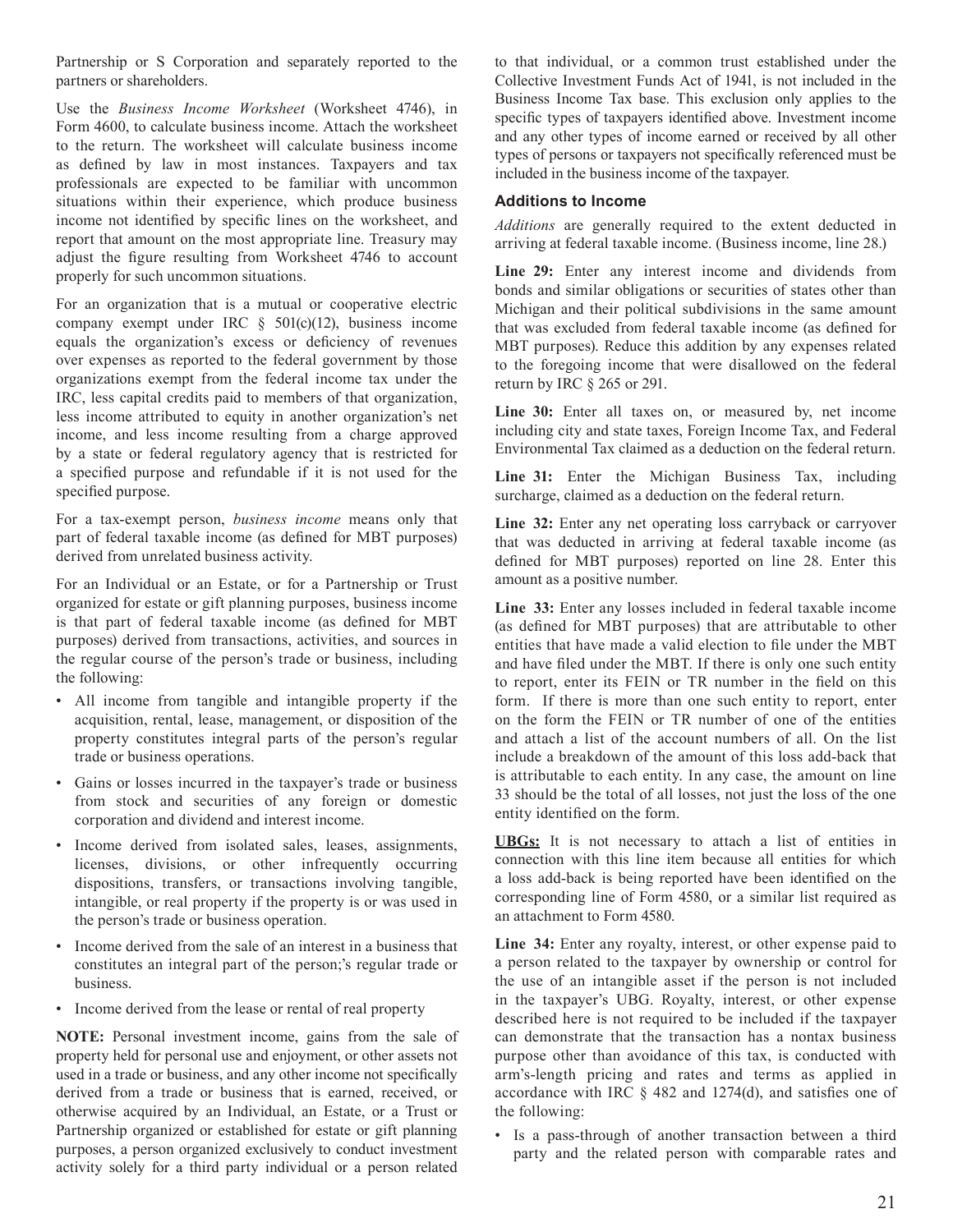terms.

- Results in double taxation. For this purpose, double  $\bullet$ taxation exists if the transaction is subject to tax in another jurisdiction.
- Is unreasonable as determined by Treasury, and the taxpayer agrees that the addition would be unreasonable based on the taxpayer's facts and circumstances.
- The related person (recipient of the transaction) is organized under the laws of a foreign nation which has in force a comprehensive income tax treaty with the United States.

Line 35: There currently are no additions required that are recorded on this line. Leave this line blank.

# **Subtractions from Income**

Subtractions are generally available to the extent included in arriving at federal taxable income (Business Income, line 28).

Line 38: Enter any dividends and royalties received from persons other than United States persons and foreign operating entities, including, but not limited to, amounts determined under IRC § 78 or IRC § 951 to 965.

NOTE: To the extent deducted in arriving at federal taxable income, any deduction under IRC  $250(a)(1)(B)$  should be added back on this line (i.e., netted against subtractions made on this line).

Line 39: Enter any income included in federal taxable income (as defined for MBT purposes) that are attributable to other entities that have made a valid election to file under the MBT and have filed under the MBT. If there is only one such entity to report, enter its FEIN or TR number in the field on this form. If there is more than one such entity to report, enter on the form the FEIN or TR number of one of the entities and attach a list of the account numbers of all. On the list include a breakdown of the amount of this income subtraction that is attributable to each entity. In any case, the amount on line 39 should be the total of all income, not just the income of the one entity identified on the form.

UBGs: It is not necessary to attach a list of entities in connection with this line item because all entities for which an income subtraction is being reported have been identified on the corresponding line of Form 4580, or a similar list required as an attachment to Form 4580.

Line 40: To the extent included in federal taxable income (as defined for MBT purposes), deduct interest income derived from United States obligations.

Line 41: To the extent included in federal taxable income (as defined for MBT purposes), deduct any earnings that are net earnings from self-employment as defined under IRC § 1402 of the taxpayer, or a partner or LLC member of the taxpayer. The amount deducted shall be the amount properly reported on a schedule K-1-form 1065 as self-employment earnings for federal income tax purposes for the tax year.

Line 42: There are three items that qualify for entry on this line. If more than one type applies, enter the combined total as a single amount.

A) For tax years that begin after December 31, 2009, to the extent included in federal taxable income, deduct the amount of a charitable contribution made to the Advance Tuition Payment fund created under section 9 of the Michigan Education Trust Act, PA 316 of 1986, MCL 390.1429. This is deductible only to the extent that contribution was NOT federally deductible.

B) Eligible licensed marihuana trades or businesses may subtract ordinary and necessary expenses paid or incurred during the tax year that would be allowed if section 280E of the internal revenue code were not in effect. Under the Michigan Regulation and Taxation of Marihuana Act (which allows for what is often referred to as "recreational" or "adult use" marihuana), a marihuana establishment licensed under that act is allowed a deduction from Michigan income tax for certain expenses not allowed in arriving at federal taxable income. IRC 280E prohibits a deduction for any amount paid or incurred in carrying on a trade or business that consists of trafficking in Schedule I and II controlled substances (e.g., marihuana). However, the IRC is also structured to recognize the cost of goods sold before reaching gross profit, regardless whether taxpayer is in the business of trafficking in marihuana. Therefore, any expenses related to cost of goods sold (and any other expenses already allowed in reaching federal taxable income) may not be subtracted from the Michigan base.

C) Enter the Book-Tax deduction to the extent available. The deduction is only available to a taxpayer that reported a Book-Tax amount on Form 4593 with an original 2008 MBT annual return.

The Book-Tax deduction is calculated as follows:

1) Total of amount reported on Column C of Form 4593 with the original 2008 MBT annual return. (For UBGs, compute the sum of the amounts reported by all current members of the group who filed Form 4593.)

2) Calculate the amount needed to offset the net deferred tax liability of the taxpayer which results from the imposition of the business income tax, at a rate of 4.95%, and the modified gross receipts tax, at a rate of 0.8%, calculated for the first fiscal period ending after July 12, 2007.

3) Take the lesser of the result of  $(1)$  or  $(2)$ .

4) Report on this line 4% of the result of step 3. The remaining percentage of the amount from step 3 will be deductible in future years.

A taxpayer claiming the Book-Tax deduction must maintain records and work papers necessary to support the calculation and journal entry identified for the same length of time that the deduction is available, and to support a potential audit of the taxpayer's business by the Michigan Department of Treasury.

Line 45: If line 45 is negative, enter as a negative number. A loss on line 45 will create (or increase) the MBT business loss carryforward for the next year.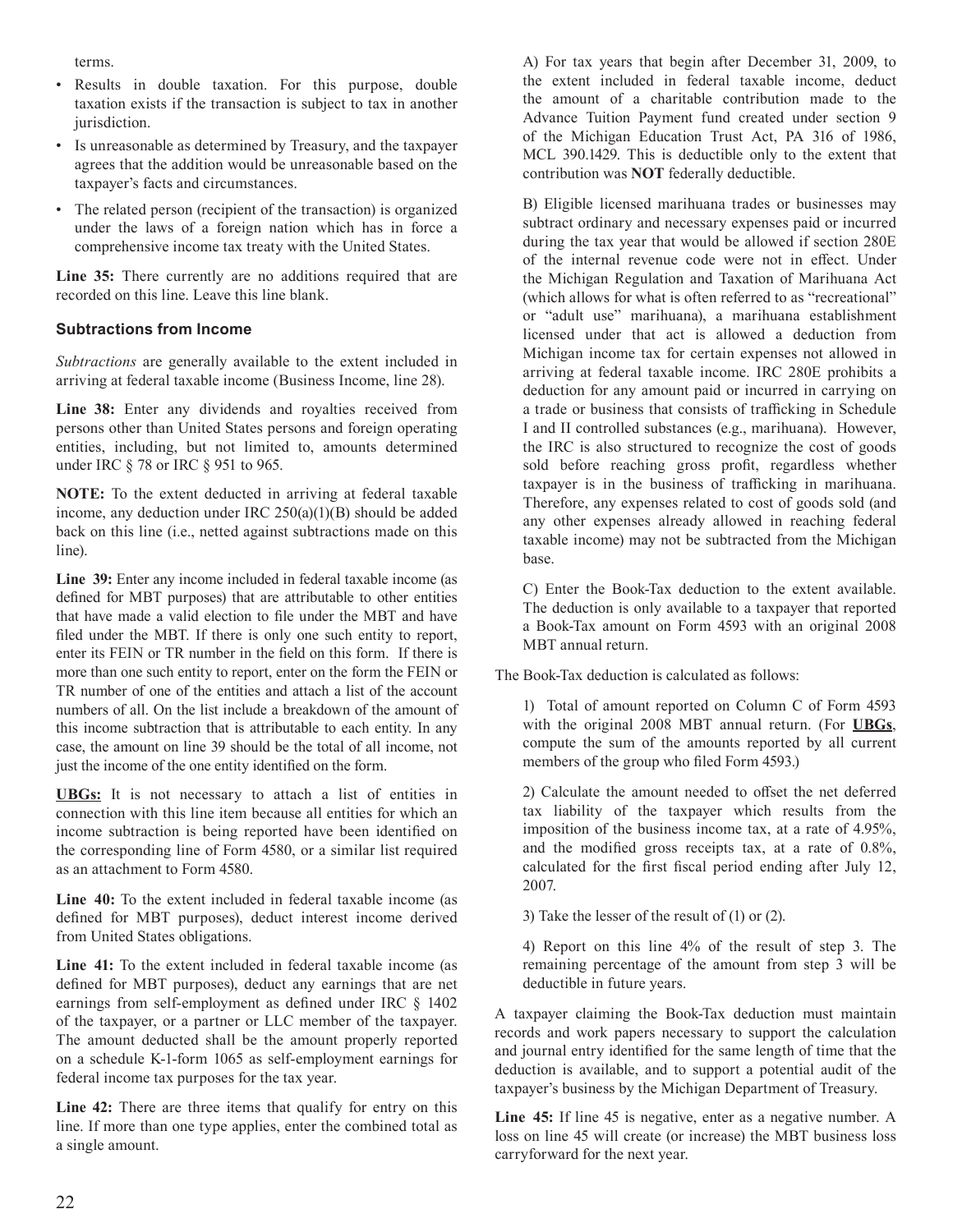Line 46: Deduct any available MBT business loss incurred after December 31, 2007. Enter as a positive number.

*Business loss* means a negative business income tax base, after apportionment, if applicable.

Only an MBT business loss may be used and only from prior consecutive years when the taxpayer was an MBT taxpayer.

**NOTE:** MBT business loss carryforward is not the same as the federal net operating loss carryforward or carryback. It is also not the same as a Corporate Income Tax business loss carryforward. A CIT business loss carryforward may not be entered on this line or applied against the MBT tax base. A taxpayer that acquires the assets of another corporation in a transaction described under section  $381(a)(1)$  or (2) of the IRC may deduct any MBT business loss carryforward attributable to that distributor or transfer or corporation.

**Line 47:** Subtract line 46 from line 45. Any negative amount on line 47 is an MBT business loss which may be carried forward to the next filing period, except to the extent that all or some portion of this business loss has exceeded its usable life of ten tax years.

**NOTE:** Any business loss created on this return may only be applied against a subsequent MBT business income tax base. This business loss may not be applied against a subsequent Corporate Income Tax tax base.

Line 48: If line 47 is positive, enter the Qualified Affordable Housing Deduction, if applicable.

**NOTE:** If claiming both the seller's and the QAHP deductions, complete the QAHP deduction calculation on lines 48a through 48h, and add to the total at line 48i the amount from Form 4579, line 5.

PA 168 of 2008 provides for a deduction from the apportioned Business Income Tax base to a Qualified Affordable Housing Project and a seller of residential rental units to a Qualified Affordable Housing Project. Qualified Affordable Housing Project is defined under instructions for line 19.

The seller may take a deduction from its apportioned Business Income Tax base equal to the gain from the sale of the residential rental units to the Qualified Affordable Housing Project, as calculated on the MBT Qualified Affordable Housing Seller's Deduction (Form 4579). Enter the amount from Form 4579, line 5. (All MBT forms, including Form 4579, are available online at www.michigan.gov/mbt.)

The Qualified Affordable Housing Project may deduct from its apportioned Business Income Tax base an amount equal to the product of the taxable income attributable to residential rental units in Michigan it owns multiplied by a fraction, the numerator of which is the number of rent restricted units in Michigan owned by that Qualified Affordable Housing Project and the denominator of which is the number of all residential rental units in Michigan owned by the project. MCL  $208.1201(8)$  governs the termination of this deduction.

In general, taxable income attributable to residential rental units is gross rental receipts attributable to residential rental units in Michigan (purchased pursuant to an operation agreement) less rental expenses attributable to residential rental units in Michigan, including, but not limited to, repairs, interest, insurance, maintenance, utilities, and depreciation.

Specifically, Partnerships may use a Rental Real Estate Income and Expenses of a Partnership or an S Corporation (U.S. Form  $8825$ ) to determine its taxable income attributable to residential rental units in Michigan. To the extent that the Qualified Affordable Housing Project is taxed as something other than a Partnership or S Corporation, the Qualified Affordable Housing Project may use the Supplemental Income and Loss (U.S. Form 1040, Schedule  $E$ ) or the relevant portions of the U.S. Corporation Income Tax Return (U.S. Form 1120), as appropriate. If the Qualified Affordable Housing Project is a Corporation, the expenses permitted should be limited to those also listed on the Low-Income Housing Credit Agencies Report of Noncompliance or Building Disposition (U.S. Form 8823) and U.S. Form 1040, Schedule E. Rental receipts and expenses must be calculated without regard to any gain or loss resulting from the disposition of rental property. Also, since Partnerships are subject to tax as a person under MBT, flow-through amounts from other Partnerships are not considered.

Improvements that increase the value of the property or extend its life, such as replacing a roof or renovating a kitchen, are not deductible rental expenses. Any passive activity loss limitations applicable to the Qualified Affordable Housing Project's federal return also apply for purposes of MCL  $208.1201(7)$ .

The Qualified Affordable Housing Project's deduction is reduced by the amount of limited dividends or other distributions made to the owners of the project. Income received by the management, construction, or development company for completion and operation of the project and rental units does not constitute taxable income attributable to residential rental units

**UBGs:** Leave lines 48a through 48h blank and carry the amount from Form 4580, Part 2B, line 45i, column C, to line  $48i$ .

When the seller claims a deduction for the year of sale, the State will place a lien on the property equal to the amount of the seller's deduction. If the buyer fails to qualify as a Qualified Affordable Housing Project or fails to operate any of the residential rental units as rent restricted units in accordance with the operation agreement within 15 years after the date of purchase, the lien placed on the property for the amount of the seller's deduction becomes payable to the State. The lien is payable through a "recapture" to be added to the tax liability of the buyer in the year the recapture event occurs. The recapture is calculated on *MBT Schedule of Recapture of Certain Business Tax Credits and Deductions* (Form 4587), and is reduced proportionally for the number of years the buyer qualified for the deduction.

# **PART 3: TOTAL MICHIGAN BUSINESS TAX**

Line 53: **IMPORTANT:** If apportioned or allocated gross receipts are less than \$350,000, enter a zero on this line. A return to report tax credit recapture is mandatory, however, even if a taxpayer is otherwise not required to file a return because it does not meet the filing threshold of \$350,000.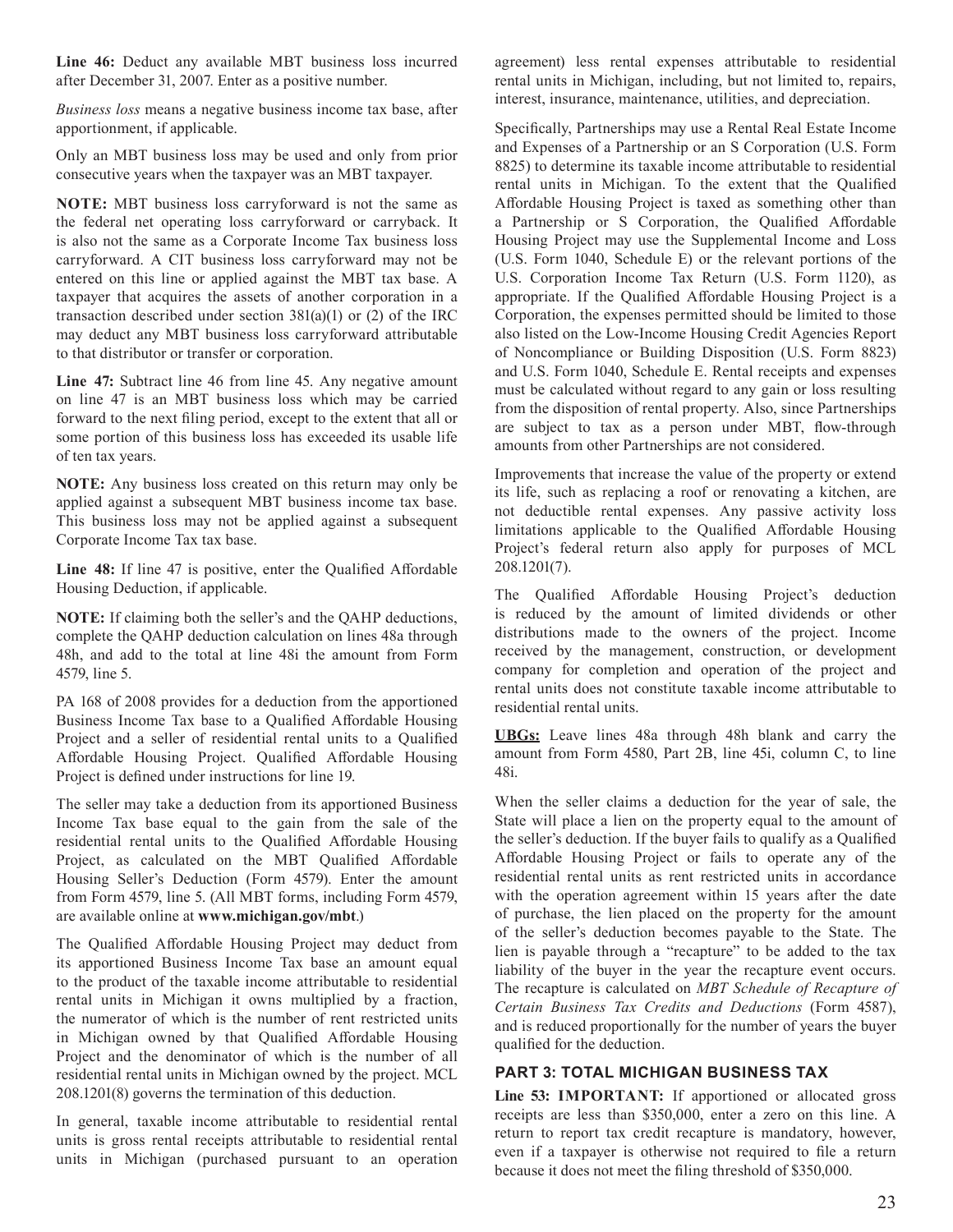Tax Years Less Than 12 Months: If the reported tax year is less than 12 months, gross receipts must be annualized. If annualized gross receipts do not exceed \$350,000, enter zero on this line.

# **Annualizing**

Multiply each applicable amount, total gross receipts, adjusted business income, and shareholder, officer, and partner income, and, for fiscal filers, divide the result by the number of months the business operated. Generally, a business is considered in business for one month if the business operated for more than half the days of the month. If the tax year is less than one month, consider the tax year to be one month for the purposes of the calculation.

**UBGs:** If apportioned or allocated gross receipts before intercompany eliminations (gross receipts from Form 4580, Part 2B, line 17, column A, multiplied by the apportionment percentage reported on Form 4567, line 11c) are less than \$350,000, enter a zero on this line. Group members reporting a period of less than 12 months with this group return must annualize their gross receipts figure on a member by member basis. Use each member's number of months reported in the group's tax year. Once all applicable members' gross receipts figures are annualized, add all members' figures to determine the group's annualized apportioned or allocated gross receipts.

Line 58: If the amount entered on Form 4946, line 39, is a positive number, enter that amount on this line. Only a positive amount may be entered on this line.

NOTE: Include a completed copy of Form 4946 with this return regardless of whether an amount is entered on Line 58.

# PART 4: PAYMENTS, REFUNDABLE CREDITS, AND **TAX DUE**

Line 61: Enter the total estimated taxes paid. Include all payments made on returns that apply to the current tax year. For example, calendar year filers include money paid with the combined returns for return periods January through December.

# **Amended Returns Only:**

| <b>Line 66a:</b> Enter total payment(s) made with original and/or<br>prior amended returns for this period.                                                               |  |
|---------------------------------------------------------------------------------------------------------------------------------------------------------------------------|--|
| <b>Line 66b:</b> Enter net overpayment received (refund(s) received<br>plus credit forward(s) created) from the original<br>and/or prior amended returns for this period. |  |
| <b>Line 66c:</b> Add lines 65 and 66a and subtract line 66b from<br>the sum.                                                                                              |  |

Line 68: If penalty and interest are owed for not filing estimated returns or for underestimating tax, complete the MBT Penalty and Interest Computation for Underpaid *Estimated Tax* (Form 4582) to compute penalty and interest due. If a taxpayer chooses not to file this form, Treasury will compute penalty and interest and bill for payment.

Line 69: Enter the annual return penalty rate on line 69a. Add the overdue tax penalty on line 69b to the overdue tax interest in line 69c. Enter total on line 69d.

Refer to the "Computing Penalty and Interest" section in Form 4600 to determine the annual return penalty rate and use the following "Overdue Tax Penalty" and "Overdue Tax Interest" worksheets.

### **WORKSHEET - OVERDUE TAX PENALTY**

| <b>A.</b> Tax due from Form 4567, line 67 |    |
|-------------------------------------------|----|
| <b>B.</b> Late/extension or insufficient  |    |
|                                           |    |
|                                           | 00 |

Carry amount from line C to Form 4567, line 69b.

## **WORKSHEET - OVERDUE TAX INTEREST**

| <b>A.</b> Tax due from Form 4567, line 67        | $ 00\rangle$  |
|--------------------------------------------------|---------------|
| <b>B.</b> Applicable daily interest percentage   | $\frac{0}{0}$ |
| C. Number of days return was past due            |               |
|                                                  | $\frac{0}{0}$ |
|                                                  | 00            |
| Carry amount from line E to Form 4567, line 69c. |               |

Line 69c: NOTE: If the late period spans more than one interest rate period, divide the late period into the number of days in each of the interest rate periods identified in the "Computing Penalty and Interest" section in Form 4600, and apply the calculations in the "Overdue Tax Interest" worksheet separately to each portion of the late period. Combine these interest subtotals and carry the total to line 66c.

# **PART 5: REFUND OR CREDIT FORWARD**

Line 71: If the amount of the overpayment, less any penalty and interest due on lines 68 and 69d is less than zero, enter the difference (as a positive number) on line 70. If the amount is greater than zero, enter on line 71.

NOTE: If an overpayment exists, a taxpayer must elect a refund of all or a portion of the amount and/or designate all or a portion of the overpayment to be used as an estimate for the next MBT tax year. Complete lines 72 and 73 as applicable.

Line 72: If the taxpayer anticipates an MBT liability in the filing period subsequent to this return, some or all of any overpayment from line 71 may be credited forward to the next tax year as an estimated payment. Enter the desired amount to use as an estimate for the next MBT tax year.

Reminder: Taxpayers must sign and date returns. Preparers must provide a Preparer Taxpayer Identification Number (PTIN), FEIN or Social Security number (SSN), a business name, and a business address and phone number.

# **Other Supporting Forms and Schedules**

Federal Forms: Attach copies of these forms to the return.

**UBGs:** See Form 4580 instructions for information regarding federal attachments for members of UBGs.

- C Corporations: U.S. Form 1120 (pages 1 through 4), Schedule D, Form 851, Form 4562, and Form 4797. If filing as part of a consolidated federal return, attach a pro forma or consolidated schedule.
- S Corporations: U.S. Form  $1120-S$  (pages 1 through 4)\*,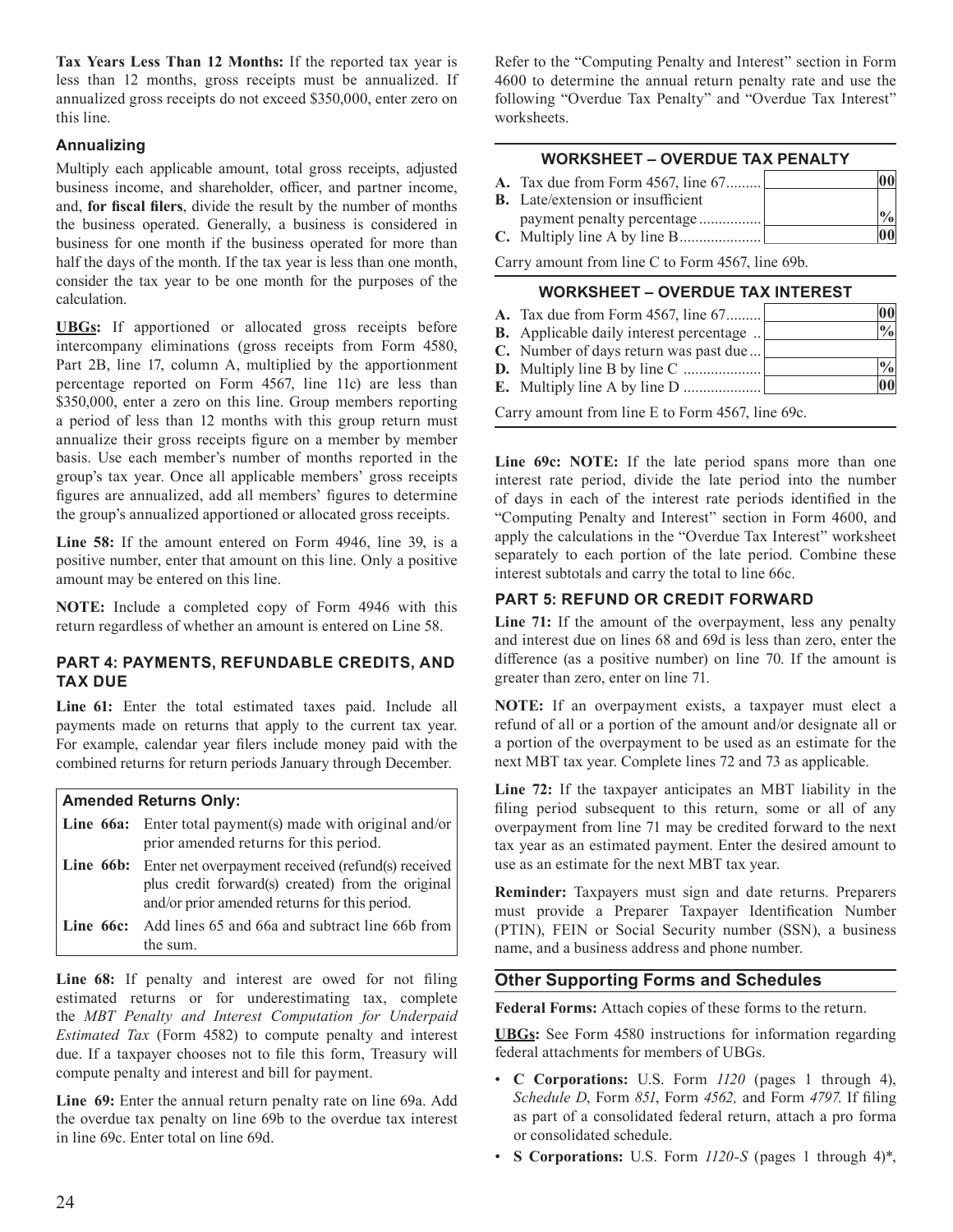*Schedule D*, Form 851, Form 4562, Form 4797, Form 8825.

- Individuals: U.S. Form  $1040$  (pages 1 and 2), Schedules C, *C-EZ, D, E, and Form 4797.*
- Fiduciaries: U.S. Form 1041 (pages 1 through 2), Schedule *D*, and Form 4797.
- Partnerships: U.S. Form 1065, (pages 1 through 5)\*, *Schedule D*, Form 4797, and Form 8825.
- Limited Liability Companies: Attach appropriate schedules listed above based on federal return filed.
- Federally Exempt Entities: In certain circumstances, a federally tax exempt entity must file an MBT return. In those cases, attach U.S. Form 990-T (pages 1 through 4).
- \* Do not send copies of K-1s. Treasury will request them if necessary.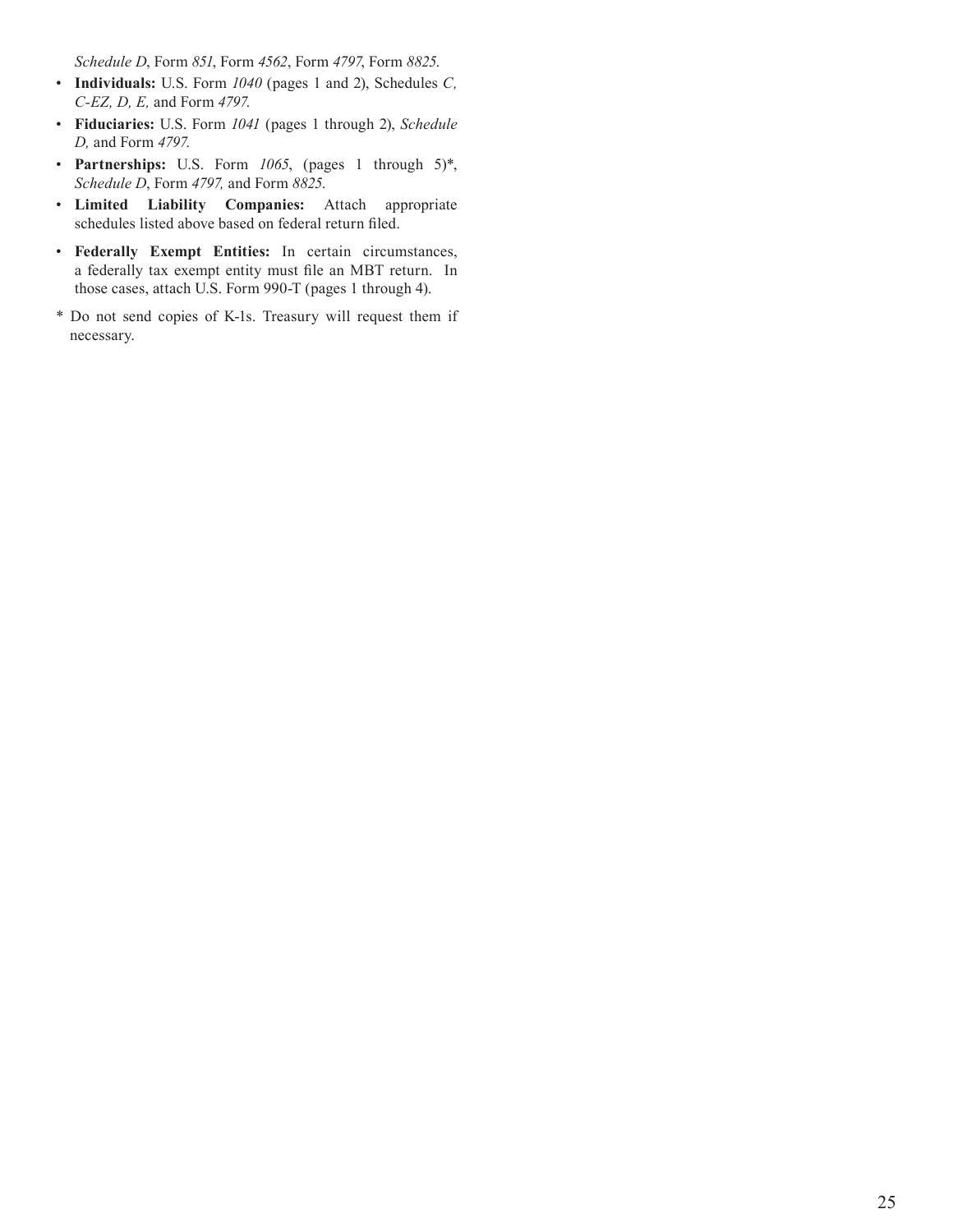# **Sourcing of Sales to Michigan**

# **TANGIBLE AND REAL PROPERTY**

# **Sale of tangible personal property**

Property is shipped or delivered, or, in the case of electricity and gas, the contract requires the property to be shipped or delivered, to any purchaser within this State based on the ultimate destination at the point that the property comes to rest regardless of the free on board point or other conditions of the sales.

Property stored in transit for 60 days or more prior to receipt by the purchaser or the purchaser's designee, or in the case of a dock sale not picked up for 60 days or more, shall be deemed to have come to rest at this ultimate destination. Property stored in transit for fewer than 60 days prior to receipt by the purchaser or the purchaser's designee, or in the case of a dock sale not picked up before 60 days, is not deemed to have come to rest at this ultimate destination.

**NOTE:** *Tangible personal property* means that term as defined in Section 2 of the Use Tax Act, Public Act (PA) 94 of 1937, MCL 205.92.

# **Sale, lease, rental or licensing of real property**

Property is located in this State.

### **Lease or rental of tangible personal property**

To the extent the property is used in this State. Extent of use is determined by multiplying the receipts by a fraction, the numerator is the number of days of physical location of the property in this State during the lease or rental period in the tax year and the denominator is the number of days of physical location of the property everywhere during all lease or rental periods in the tax year.

If the physical location of the property during the lease or rental period is unknown or cannot be determined, the tangible personal property is used in the state in which the property was located at the time the lease or rental payer obtained possession.

## **Lease or rental of mobile transportation property owned by the taxpayer**

To the extent property is used in this State. For example, the extent an aircraft will be deemed to be used is determined by multiplying all the receipts from the lease or rental of the aircraft by a fraction, the numerator of the fraction is the number of landings of the aircraft in this State and the denominator of the fraction is the total number of landings of the aircraft.

If the extent of use of any transportation property within this State cannot be determined, then the receipts are in this State if the property has its principal base of operations in this State.

# **INTANGIBLE PROPERTY (IN GENERAL)**

**Royalties and other income received for use of or for the privilege of using intangible property including patents, knowhow, formulas, designs, processes, patterns, copyrights, trade names, service names,** 

## **franchises, licenses, contracts, customer lists, computer software, or similar items**

Property is used by the purchaser in this State. If property is used in more than one state, royalties or other income will be apportioned to this State pro rata according to the portion of use in this State.

If the portion of use in this State cannot be determined, the royalties or other income will be excluded from both the numerator and the denominator.

If the purchaser of intangible property uses it or the rights to the intangible property, in the regular course of its business operations in this State, regardless of the location of the purchaser's customers.

# **SALES FROM PERFORMANCE OF SERVICES (IN GENERAL)**

# **Receipts from performance of services, in general**

Recipient of services receives all of the benefit of the services in this State.

If the recipient of the services receives some of the benefit of the services in this State, receipts are included in the numerator of the apportionment factor in proportion to the extent that the recipient receives benefit of the services in this State.

For more information regarding how a taxpayer determines where the recipient of services performed receives the benefit of those services, see RAB 2010-5, Michigan Business Tax Where Benefit of Services is Received, on the Michigan Department of Treasury (Treasury) Web site at **www.michigan.gov/taxes**

# **FINANCIAL SERVICES**

**Sales derived from securities brokerage services including commissions on transactions, the spread earned on principal transactions in which broker buys or sells from its account, total margin interest paid on behalf of brokerage accounts owned by broker's customers, and fees and receipts of all kinds from underwriting of securities**

Multiply the total dollar amount of receipts from securities brokerage services by a fraction, the numerator of which is the sales of securities brokerage services to customers within this State, and the denominator of which is the sales of securities brokerage services to all customers.

If receipts from brokerage services can be associated with a particular customer, but it is impractical to associate the receipts with the address of the customer, then the address of the customer will be presumed to be the address of the branch office that generates the transactions for the customer.

**Sales of services derived directly or indirectly from sale of management, distribution, administration, or securities brokerage services to, or on behalf of,**  a regulated investment company or its beneficial **owners, including receipts derived directly or**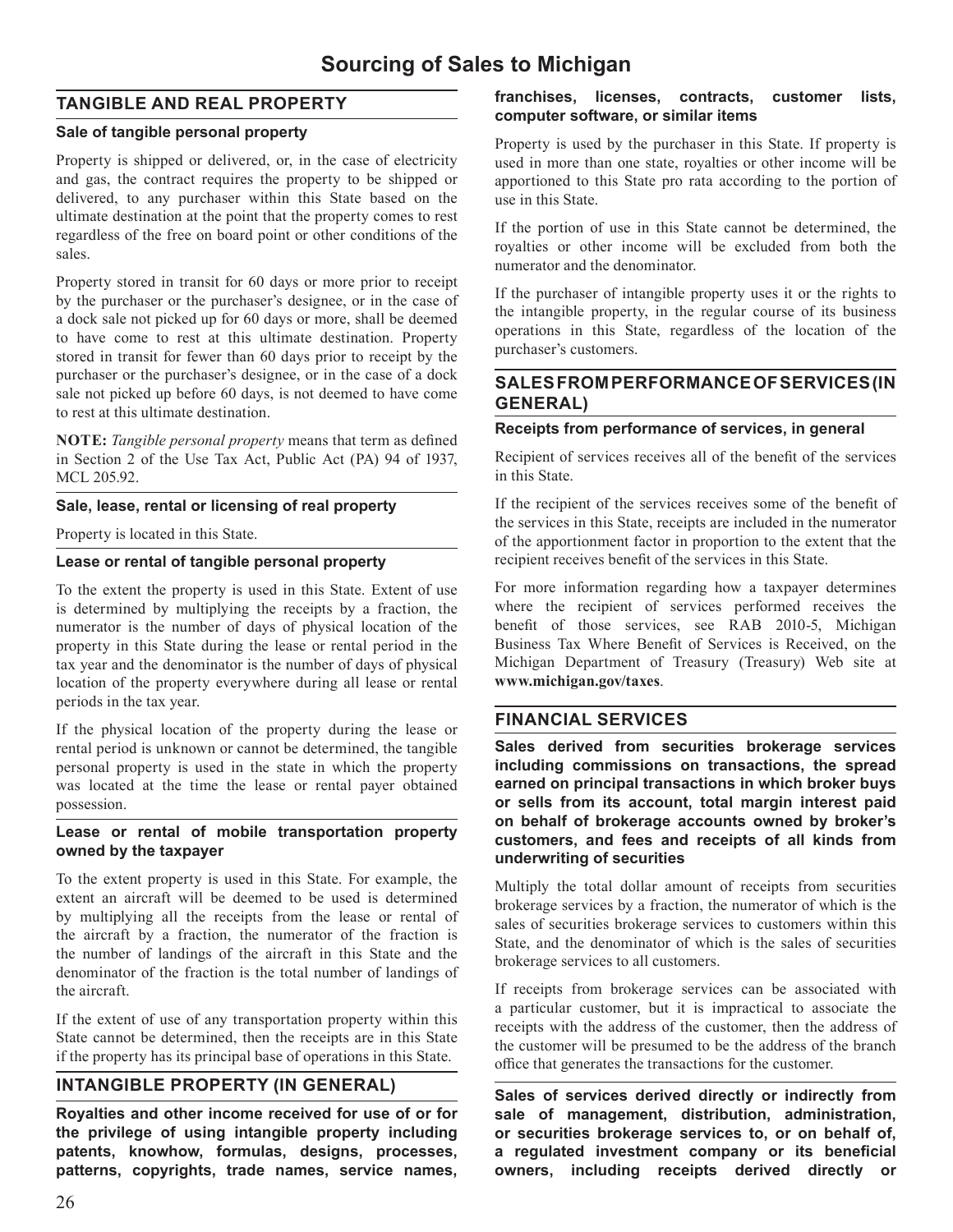## indirectly from trustees, sponsors, or participants of employee benefit plans that have accounts in a regulated investment company

To the extent the shareholders of the regulated investment company are domiciled within this State. For this purpose, domicile means the shareholder's mailing address on the records of the regulated investment company.

If the regulated investment company or the person providing management services to the regulated investment company has actual knowledge that the shareholder's primary residence or principal place of business is different than the shareholder's mailing address, then the shareholder's primary residence or principal place of business is the shareholder's domicile.

A separate computation must be made with respect to receipts derived from each regulated investment company. Total amount of sales attributable to this State must be equal to total receipts received by each regulated investment company multiplied by a fraction determined as follows:

- The numerator of the fraction is the average of the sum of the beginning-of-year and end-of-year number of shares owned by the regulated investment company shareholders who have their domicile in this State.
- The denominator of the fraction is the average of the sum of the beginning-of-year and end-of-year number of shares owned by all shareholders.
- For purposes of the fraction, the year will be the tax year of the regulated investment company that ends with or within the tax year of the taxpayer.

# Receipts from the origination of a loan or gains from sale of a loan secured by residential real property

Only if one or more of the following apply:

- Real property is located in this State.
- Real property is located both within this State and one or more other states and more than 50 percent of the fair market value of the real property is located within this State.
- More than 50 percent of the real property is not located in any one state and the borrower is located in this State.\*

## Interest from loans secured by real property

Property is located in this State.

If property is located both in this State and one or more other states, if more than 50 percent of the fair market value of the real property is located within this State.

If more than 50 percent of the fair market value of the real property is not located within any one state, if the borrower is located in this State.\*

The determination of whether the real property securing a loan is located in this State will be made at the time the original agreement was made and any and all subsequent substitutions of collateral will be disregarded.

# Interest from a loan not secured by real property

Borrower is located in this State.\*

## Gains from sale of a loan not secured by real property, including income recorded under coupon stripping rules of IRC 1286

Borrower is located in this State.\*

Credit card receivables, including interest, fees, and penalties from credit card receivables and receipts from fees charged to cardholders, such as annual fees

Billing address of the cardholder is located in this State.

### Sale of credit card or other receivables

Billing address of the customer is located in this State.

### **Credit card issuer's reimbursements fees**

Billing address of the cardholder is located in this State.

Merchant discounts, computed net of any cardholder charaebacks, but not reduced by any interchange transaction fees or by any issuer's reimbursement fees paid to another for charges made by its cardholders

Commercial domicile of the merchant is located in this State.

# Loan servicing fees derived from loans of another secured by real property

Real property is located in this State.

Real property is located both in and out of this State and one or more states if more than 50 percent of the fair market value of the real property is located in this State.

More than 50 percent of the fair market value of the real property is not located in any one state, and the borrower is located in this State.\*

If the location of the security cannot be determined, then loan servicing fees for servicing either the secured or the unsecured loans of another are in this State if the lender to whom the loan servicing service is provided is located in this State.

### Loan servicing fees derived from loans of another not secured by real property

Borrower is located in this State.\*

If location of the security cannot be determined, then loan servicing fees for servicing either the secured or the unsecured loans of another are in this State if the lender to whom the loan servicing service is provided is located in this State.

## Sale of securities and other assets from investment and trading activities, including, but not limited to, interest, dividends, and gains

Attributable to the State if the person's customer is in this State, or if the location of the person's customer cannot be determined, both of the following:

· Interest, dividends, and other income from investment assets and activities and from trading assets and activities, including, but not limited to, investment securities; trading

\*A borrower is considered located in this State if the borrower's billing address is in this State.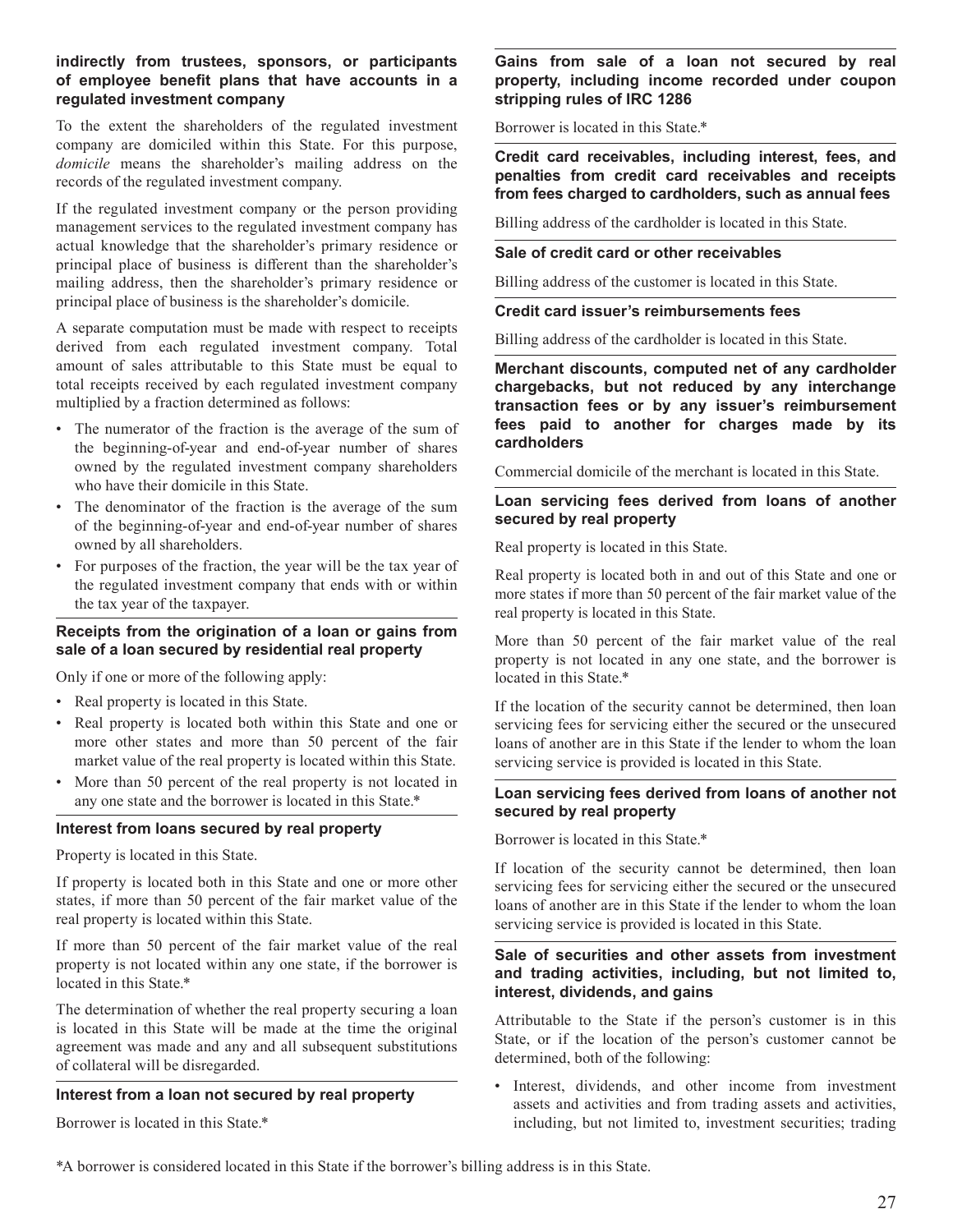account assets; federal funds; securities purchased and sold under agreements to resell or repurchase; options; futures contracts; forward contracts; notional principal contracts such as swaps; equities; and foreign currency transactions are in this State if the average value of the assets is assigned to a regular place of business of the taxpayer within this State.

- o Interest from federal funds sold and purchased and from securities purchased under resale agreements and securities sold under repurchase agreements are in this State if the average value of the assets is assigned to a regular place of business of the taxpayer within this State.
- Amount of receipts and other income from investment assets and activities is in this State if assets are assigned to a regular place of business of the taxpayer within this State.
- Amount of receipts from trading assets and activities, including, but not limited to, assets and activities in the matched book, in the arbitrage book, and foreign currency transactions, but excluding amounts otherwise sourced in this section, are in this State if the assets are assigned to a regular place of business of the taxpayer within this State.

# **TRANSPORTATION SERVICES**

### **Receipts from transportation services**

Generally, receipts will be proportioned based on the ratio that revenue miles of the person in this State bear to the revenue miles of the person everywhere.

Receipts from maritime transportation services will be attributable to this State as follows:

- 50 percent of those receipts that either originate or terminate in this State.
- 100 percent of those receipts that both originate and terminate in this State.

Receipts attributable to this State of a person whose business activity consists of the transportation of:

• Property and individuals – Proportioned based on the total gross receipts for passenger miles and ton mile fractions, separately computed and individually weighted by the ratio of gross receipts from passenger transportation to total gross receipts from all transportation, and by the ratio of gross receipts from freight transportation to total gross receipts from all transportation, respectively.



• Oil by pipeline – Proportioned based on the ratio that the

gross receipts for the barrel miles transported in this State bear to the gross receipts for the barrel miles transported by the person everywhere.

• Gas by pipeline – Proportioned based on the ratio that the gross receipts for the 1,000 cubic feet miles transported in this State bear to the gross receipts for the 1,000 cubic feet miles transported by the person everywhere.

**NOTE:** If a taxpayer can show that revenue mile information is not available or cannot be obtained without unreasonable expense to the taxpayer, receipts attributable to this State will be that portion of the revenue derived from transportation services everywhere performed that the miles of transportation services performed in this State bears to the miles of transportation services performed everywhere. If Treasury determines that the information required for the calculations above are not available or cannot be obtained without unreasonable expense to the taxpayer, Treasury may use other available information that in the opinion of Treasury will result in an equitable allocation of the taxpayer's receipts to this State.

NOTE: For transportation services that source sales based on revenue miles, enter a sales amount on Form 4567, Line 11a, by multiplying total sales of the transportation service by the ratio of Michigan revenue miles over revenue miles everywhere as provided in the table on this page for that type of transportation service. Revenue mile means the transportation for a consideration of one net ton in weight or one passenger the distance of one mile. Only transportation services are sourced using revenue miles. To the extent the taxpayer has business activities or revenue streams not from transportation services, those receipts should be sourced accordingly.

# **TELECOMMUNICATIONS SERVICES**

### Sale of telecommunications service or mobile telecommunications service, in general

Customer's place of primary use of the service is in this State. As used here, place of primary use means the customer's residential street address or primary business street address where the customer's use of the telecommunications service primarily occurs.

For mobile telecommunications service, the customer's residential street address or primary business street address is the place of primary use only if it is within the licensed service area of the customer's home service provider.

## Sale of telecommunications service sold on an individual call-by-call basis

Call both originates and terminates in this State.

Call either originates or terminates in this State and the service address is located in this State.

### Sale of postpaid telecommunications service

Origination point of telecommunication signal (as first identified by the service provider's telecommunication system or as identified by information received by the seller from its service provider if system used to transport telecommunication signals is not the seller's) is located in this State.